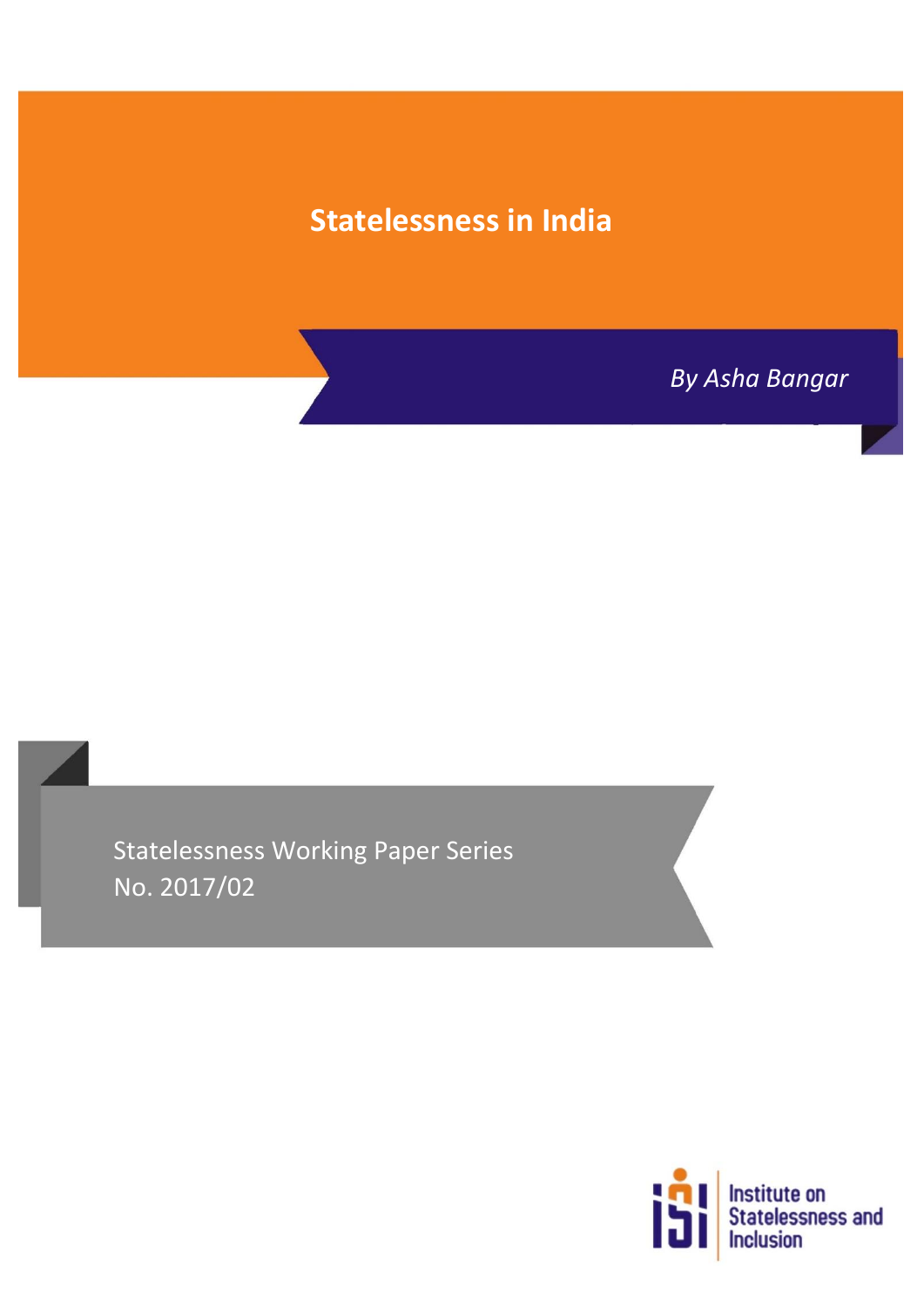The Institute on Statelessness and Inclusion Statelessness Working Paper Series is an online, open access resource, which offers an avenue for centralising and sharing the latest knowledge, developments, and research findings on statelessness from multiple fields (including, but not limited to law, sociology, history, economics and health). It aims to inform a more effective response to the issue globally by facilitating the flow of knowledge and information between actors engaged with the issue across different contexts, countries and disciplines.

Submissions can be made at any time but papers will, in principle, be reviewed in two cycles each year (March and September). Contributions are welcomed from both scholars and practitioners, at any stage of their career. Research papers may present the findings of studies relating to statelessness in any discipline and may offer a discussion of theoretical/conceptual issues or an analysis of on-theground realities. Policy papers may report and comment on developments in the area of statelessnessrelated law, policy or programming.

For more details, visit [http://www.institutesi.org/forum/workingpapers.php.](http://www.institutesi.org/forum/workingpapers.php) Submissions and questions should be addressed to [papers@institutesi.org.](mailto:papers@institutesi.org)

**Statelessness Working Paper Series No. 2017/02 June 2017**

*The Statelessness Working Paper Series is fully Open Access and published digitally on the website of the Institute. All papers have been reviewed by an editorial team, but the opinions expressed in the papers are solely those of the authors.*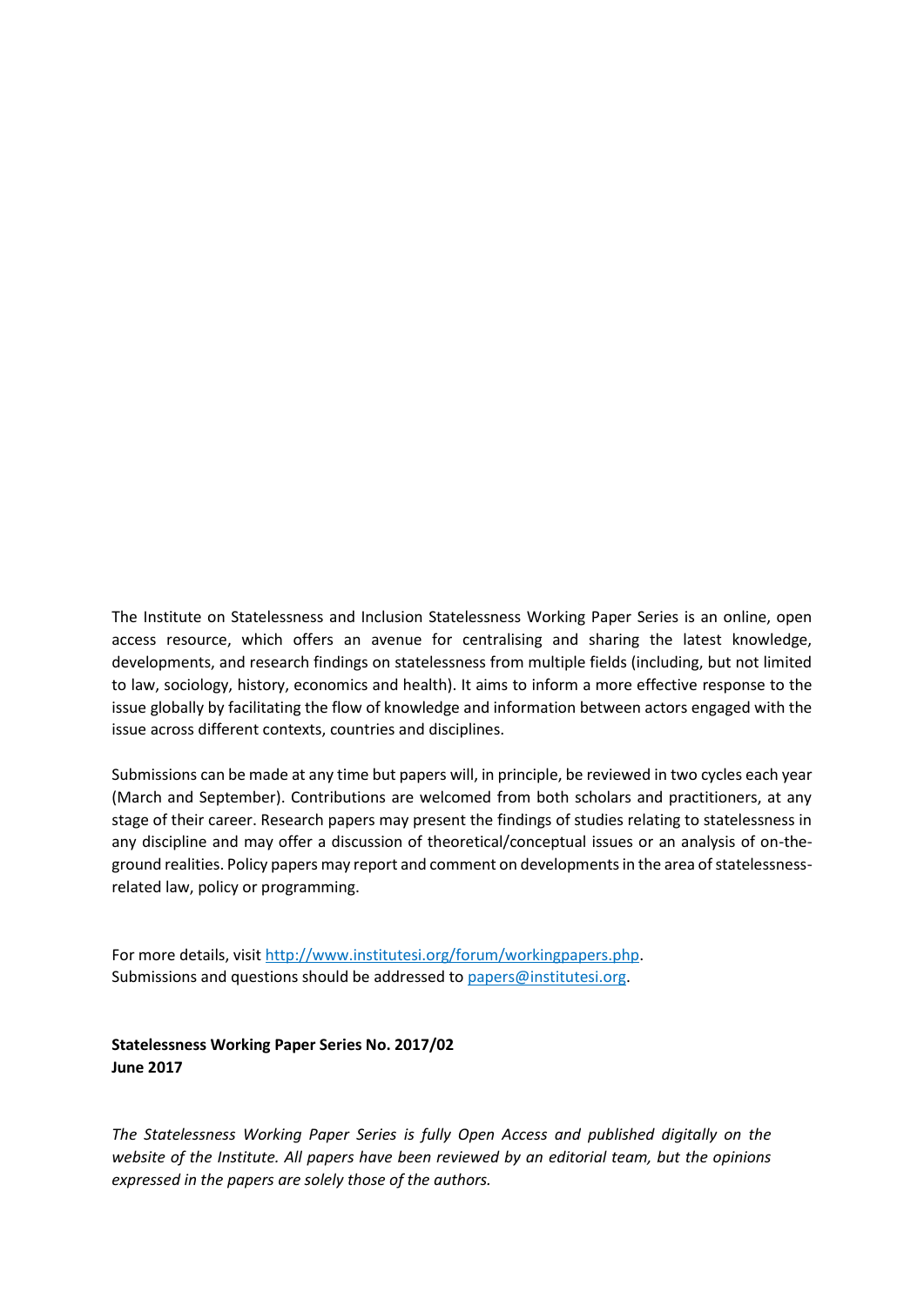## **Statelessness in India**

# **To what extent have international standards concerning statelessness in the international human rights law framework been implemented in the Indian legal system and how could they be strengthened?<sup>1</sup>**

Asha Bangar

*Statelessness Working Paper Series No. 2017/02 Institute on Statelessness and Inclusion June 2017*

### **Author biography**

Asha Bangar is a graduate of LL.M Globalisation and Law from Maastricht University, prior to which she obtained a BA in Liberal Arts and Sciences (with a major in Law) at Tilburg University. She is particularly interested in a Human Rights based approach in International Law and International Relations. She is currently an intern at the Centre for European and International Affairs at the University of Nicosia in Cyprus as a researcher.

## **Author email**

[asha.bangar92@gmail.com](mailto:asha.bangar92@gmail.com)

## **Key words**

India—nationality—statelessness—Asia—citizenship

# **Abstract**

**.** 

The right to nationality is essential to facilitating the actualisation of all other fundamental human rights. While International law provides that all persons have the right to a nationality, State's still retain the right to determine how nationality is acquired. This article discusses the problem of statelessness in the Indian context by examining its citizenship laws and how it actually produces stateless persons in India. Although India is not a state party to the key Conventions on Statelessness, it is bound to other international conventions which creates obligations for India to cooperate in its prevention and reduction of the phenomenon. Thus, the article suggests ways in which India's nationality laws could be improved to bring it in line with the international legal framework on statelessness.

<sup>&</sup>lt;sup>1</sup> Based on Master Thesis for LL.M Globalisation and Law at Maastricht University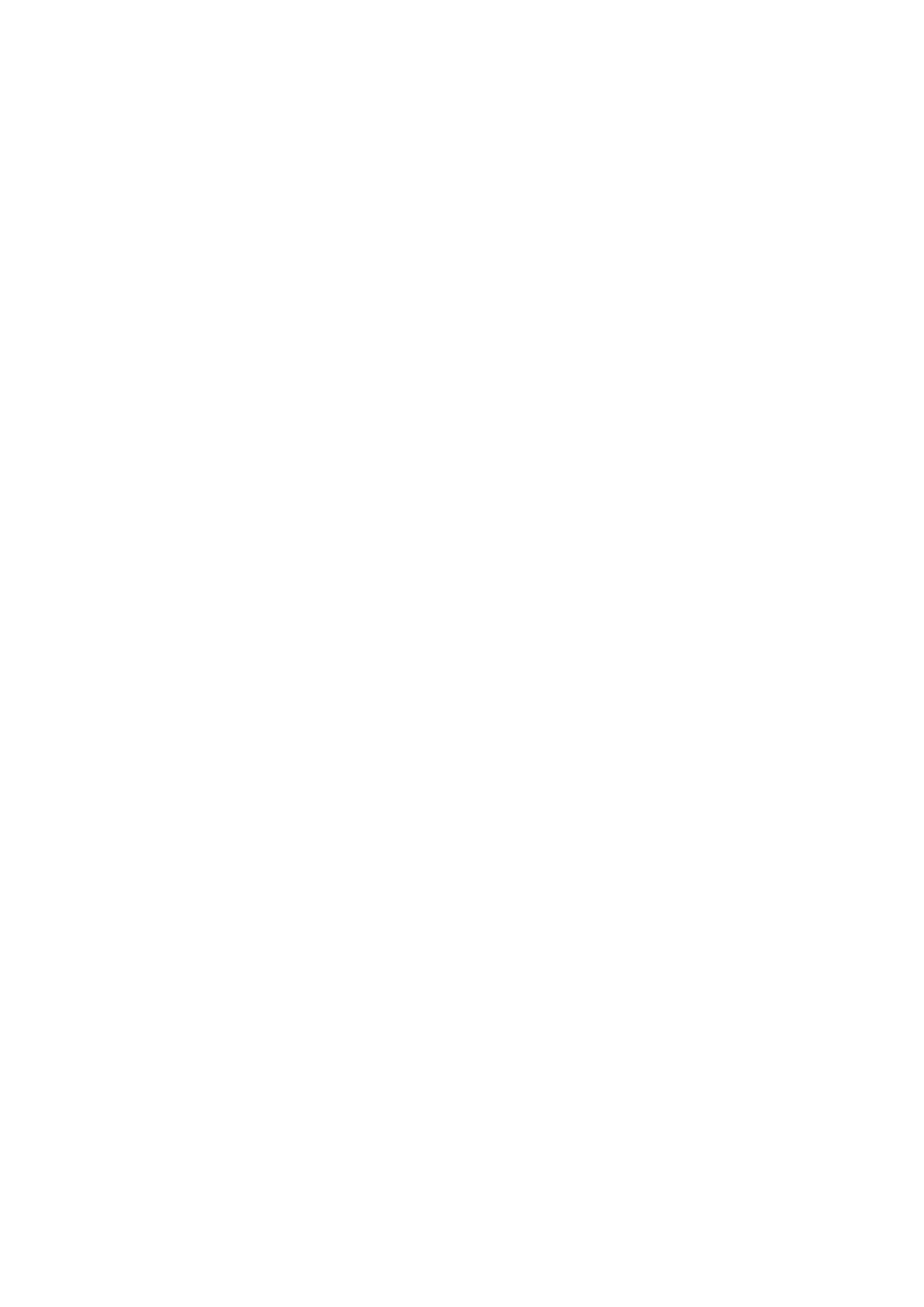## **1. Introduction**

## *1.1 Statelessness*

1

Article 1 of the 1954 Convention relating to the Status of Stateless Persons (1954 Convention) defines a 'stateless person' as someone "not considered as a national by any state under the operation of its law."<sup>2</sup> The bond of nationality, a legal bond between an individual and a State, denotes membership which results in reciprocal rights and duties. There are two main doctrines for granting nationality at birth: *jus soli*, which is conferred on the basis of birth in the country; and *jus sanguinis,* which is conferred based on parents' nationality. The implications of lack of (effective) nationality leaves stateless persons disenfranchised, making them victims of ineffective governance and discrimination, and other violations of fundamental human rights.<sup>3</sup>

Despite advances in international law regarding the protection of stateless persons, India has been reluctant to incorporate them into national legislation. Thus, it is not surprising that there is a gap in the literature and data regarding statelessness in India<sup>4</sup>. In fact, Indian nationality<sup>5</sup> laws have become even more restrictive since independence in 1947. Decolonisation led to partition of British India and creation of two sovereign States: India and Pakistan. This caused a large mass migration of approximately 14 million people who became displaced, moving either to Pakistan (mostly Muslims) or to India (mostly Hindus and Sikhs).<sup>6</sup> Grounds for granting Indian citizenship were based on legal status, depending on when they entered India.

Decolonisation also affected the legal status of many Indians who were sent to Sri Lanka during colonial times, and were rendered stateless upon Independence.<sup>7</sup> To this day, many individuals and communities are still recovering from the legal implications of decolonisation, especially stateless persons.<sup>8</sup> Furthermore, over recent years, thousands of refugees—including stateless refugees fleeing persecution such as Rohingyas<sup>9</sup> and Tibetans<sup>10</sup> have sought shelter in India.<sup>11</sup> While India has a long-standing history of hosting a large number of refugees and stateless persons, it does not legally recognise them, which creates problems of integration. This article will examine to what extent relevant international human rights provisions and international standards for the identification and

<sup>9</sup> Murshid, N., '*Stateless and left out at sea',* The Hindu, 3 June 2015, available at:

<sup>2</sup> Article 1, UNGA, *Convention Relating to the Status of Stateless Persons*, 28 September 1954, UNTS, vol. 360. <sup>3</sup> Blitz, B. K., Lynch, M., '*Statelessness and the deprivation of nationality',* Statelessness and Citizenship: A

Comparative Study on the Benefits of Nationality, Edward Elgar Publishing Limited, Glos, 2011, pp. 4-5 <sup>4</sup> While India is not state party to the Statelessness Conventions, it is party to the ICCPR, ICESCR, CERD, CRC, and CEDAW.

<sup>5</sup> The terms 'Citizenship' and 'Nationality' will be used interchangeably

<sup>6</sup> Cutts, M., '*The State of the World's Refugees, 2000: Fifty Years of Humanitarian Action'*. UNHCR, Geneva, 2000, p. 59

<sup>7</sup> Pillai, R.S., *'Indo-Sri Lankan Pact of 1964 and the Problem of Statelessness- A Critique',* Afro Asian Journal of Social Sciences Vol. 3, No. 3.1. Quarter, 2012, pp. 1-14

<sup>8</sup> See Mohanty, R., Tandon, R., 'P*articipatory Citizenship: Identity, Exclusion, Inclusion.'* Sage Publications, New Delhi, 2006, p. 15

<http://www.thehindu.com/opinion/lead/rohingya-migrants-and-ethnicitybased/article7275533.ece> [accessed 28 October 2016]

<sup>10</sup> Tibet Justice Center, ´*Tibets Stateless Nationals II: Tibetan Refuges in India.'* 2011, p.32 available at <http://www.tibetjustice.org/reports/stateless-nationals-ii/stateless-nationals-ii.pdf> [accessed 8 August 2016]

 $11$  It must be noted that the term refugee is a political not legal term in India.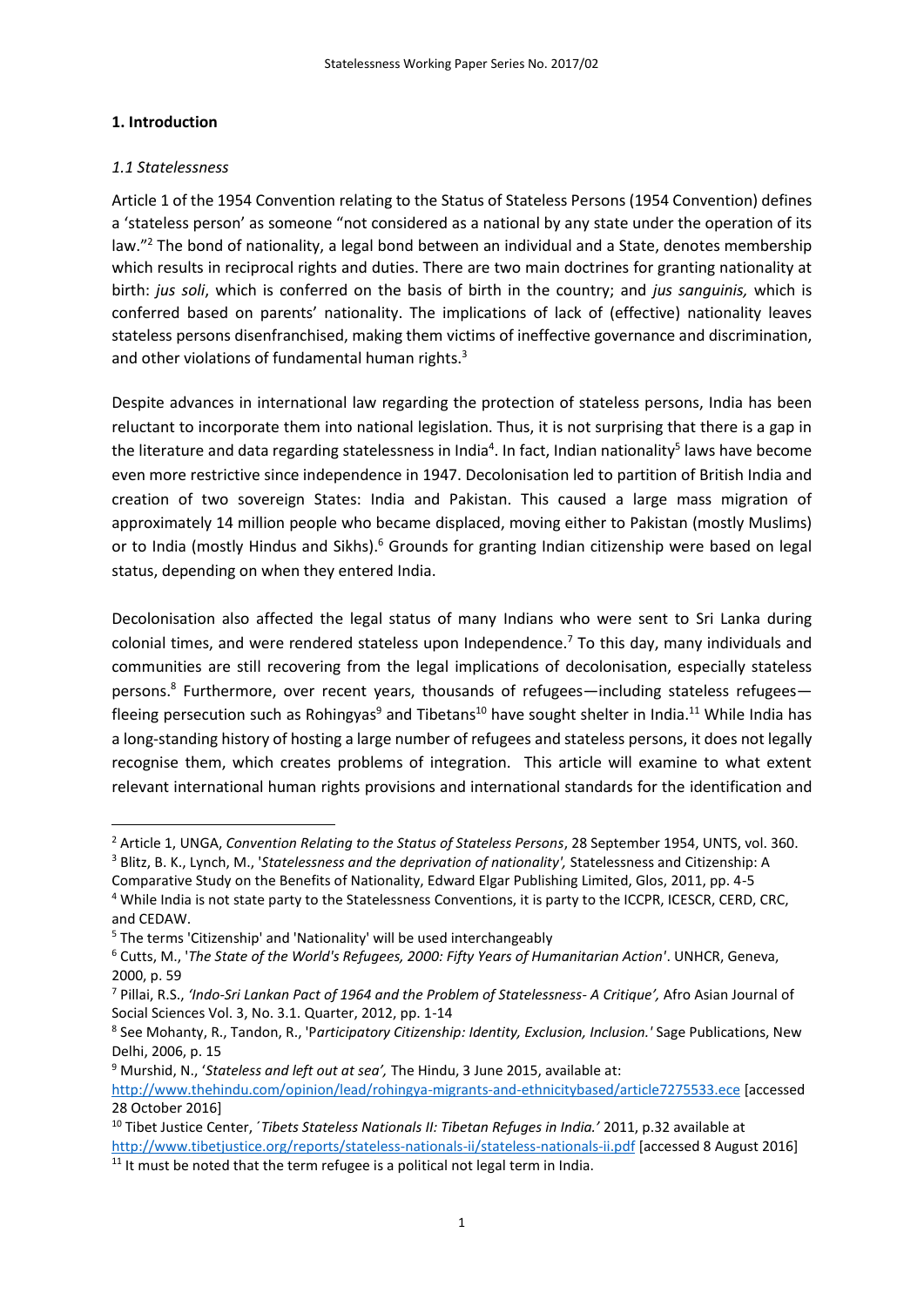protection of stateless persons, and the prevention and reduction of statelessness have been applied into India's national legislation.

## **2. Nationality in the Indian Legal Framework**

## *2.1 The Constitution of India, 1950*

After Independence in 1947 but before the enactment of the Constitution in 1950, Indians were still British subjects by virtue of Section 18(3) of the Indian Independence Act.<sup>12</sup> With the introduction of the Constitution, the following could be citizens of India: persons born and resident in India;<sup>13</sup> persons resident in India and whose parents were born in India,<sup>14</sup> persons resident in India for more than five years since the start of the Constitution, $15$  persons resettling to India from Pakistan after 1 March 1947, persons who migrated to India from Pakistan before 19 July 1948 or those who came afterwards and have been resident in India since immigration,<sup>16</sup> persons resident outside India but if either parent or grandparent was born in India.<sup>17</sup>

The Constitutional provisions concerning citizenship appear relatively inclusive and consider people's freedom of choice post partition. The provisions primarily concern themselves with two broad categories of persons: residents at the time of independence, and 'migrants' whose citizenship was determined by where they intended to reside in light of the complex nature of mass migrations that took place between India and Pakistan. However, between the enactment of the Constitution in 1950 and the enactment of the Citizenship Act in 1955, there was a 'legal vacuum': while the nationality framework was being formulated, the people who had been moving across the borders between India and Pakistan had to be taken into consideration. Thus, when the Citizenship Act came into force, their citizenship status was determined by 'intent' and followed by attributions of legality and illegality.<sup>18</sup>

### *2.2 The Citizenship Act, 1955*

The Constitution left future matters of citizenship to be regulated by the Parliament.<sup>19</sup> Accordingly, the Parliament enacted the Citizenship Act ('Principal Act') in 1955.<sup>20</sup> As per the Act, Citizenship could be acquired by birth<sup>21</sup>, descent<sup>22</sup>, registration<sup>23</sup>, naturalisation<sup>24</sup> and by incorporation of territory<sup>25</sup>

<sup>&</sup>lt;sup>12</sup> Section 18(3), Indian Independence Act, 1949

<sup>13</sup> Article 5(a), The Constitution of India, 1950

<sup>&</sup>lt;sup>14</sup> Article 5(b), ibid.

<sup>&</sup>lt;sup>15</sup> Article 5(c), ibid.

<sup>&</sup>lt;sup>16</sup> Article 6(b), ibid.

<sup>&</sup>lt;sup>17</sup> Article 8, ibid.

<sup>18</sup> See Roy, A., *'Mapping Citizenship in India.'* Oxford University Press, New Delhi, 2010, pp 34-35

<sup>&</sup>lt;sup>19</sup> Article 11, The Constitution of India, 1950

<sup>20</sup> Subheading, The Citizenship Act, 1955

<sup>&</sup>lt;sup>21</sup> Section 3, ibid.

<sup>&</sup>lt;sup>22</sup> Section 4, ibid.

<sup>&</sup>lt;sup>23</sup> Section 5, ibid.

<sup>24</sup> Section 6, Citizenship Act, 1955

<sup>&</sup>lt;sup>25</sup> Section 7. The Citizenship Act, 1955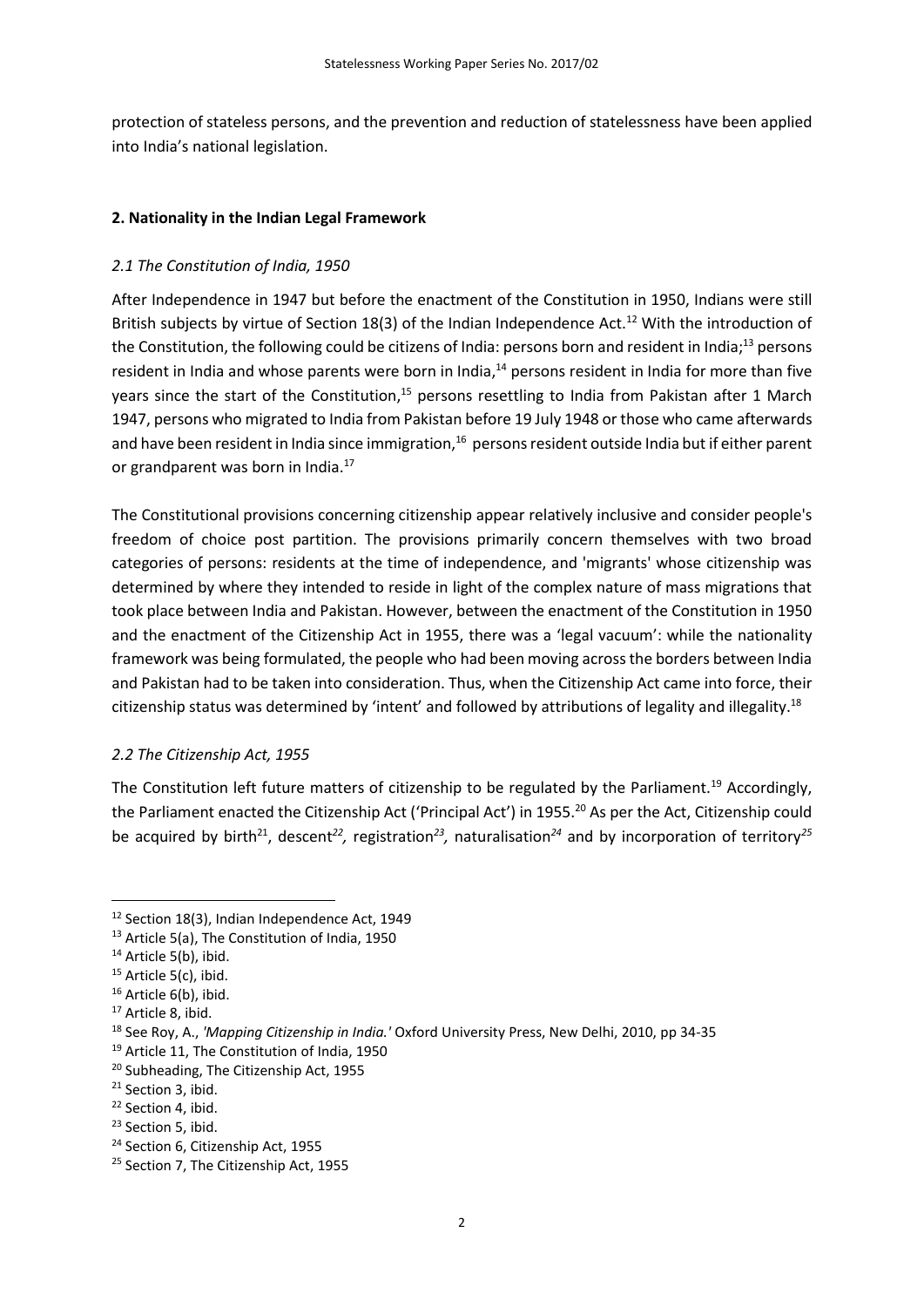*(*derived from the person's membership to territories that were incorporated into India, i.e. Goa, Daman and Diu,<sup>26</sup> Dadar and Nagar Haveli,<sup>27</sup> Pondicherry,<sup>28</sup> and Sikkim.)<sup>29</sup>

The Citizenship (Amendment) Act, 1986 transformed the system from a *jus soli* regime to a system largely based on *jus sanguinis*. Thus anyone born after the commencement of the Constitution on 26 January 1950 but before 1 July 1987 would be a citizen; however anyone born on or after 1 July 1987 would only be a citizen by birth if either parent is an Indian citizen.<sup>30</sup> This was in response to the large influx of migrants and refugees that were coming into India and raising concerns of national interest, particularly in the state of Assam.<sup>31</sup> This led the Government to become more stringent on the provisions of its nationality laws by introducing the Citizenship (Amendment) Act, 1986. The Act also inserted Article  $6(A)$  which created special provisions as per the Assam Accord.<sup>32</sup> Anyone of Indian origin<sup>33</sup> entering Assam before 1 January 1966 from a "specified territory"<sup>34</sup>, and resided in India since were deemed Indian citizens.<sup>35</sup> On the other hand, those entering Assam on or after 1 January 1966 but before 25 March 1971 from the specified territory, were ordinarily resident in Assam and identified as a foreigners<sup>36</sup> could register for citizenship.<sup>37</sup> The second category of persons would have the same rights as citizens except for voting rights.<sup>38</sup> Persons who did not qualify for either of the two were considered illegal migrants and rendered stateless.

The Citizenship (Amendment) Act of 1992 brought a positive change in relation to gender discrimination in India's citizenship law. Section 4 of the Principal Act provided that a person born after 26 January 1955 but before the commencement of the Act is an Indian citizen by descent if the father is Indian at the time of birth. This provision was amended by the Citizenship (Amendment) Act of 1992 which provided that persons shall be Indian citizens if either of his/her parents is Indian. It further replaced all references made to "male persons" with "persons" thus bringing India in line with Article 9(2) of the Women's Convention which requires States to grant women equal rights regarding the nationality of their children.

The Citizenship (Amendment) Act, 2003 (6 of 2004) made major changes to the Principal Act. The Act originally required residency in India or service of a Government in India for twelve years for periods amounting in the aggregate of a minimum of nine years to be eligible for naturalisation; this was

<sup>&</sup>lt;sup>26</sup> Goa, Daman and Diu Citizenship Order, 1962

<sup>&</sup>lt;sup>27</sup> Dadar and Nagar Haveli (Citizenship) Order, 1962

<sup>28</sup> Pondicherry Citizenship Order, 1962

<sup>&</sup>lt;sup>29</sup> Sikkim (Citizenship) Order, 1975

<sup>30</sup> Section 3 (1), The Citizenship (Amendment) Act, 1955

<sup>31</sup> See Chandra, B., Mukherjee, M., Mukherjee, A., '*India since independence*', Penguin Books India Pvt. Ltd., New Delhi, 2008, p. 403

<sup>&</sup>lt;sup>32</sup> See Chapter 4.1

<sup>&</sup>lt;sup>33</sup> If either of his/her parent or grandparent was born in undivided India

<sup>&</sup>lt;sup>34</sup> Territories included in Bangladesh immediately before the commencement of the Citizenship (Amendment) Act, 1986

<sup>&</sup>lt;sup>35</sup> Section 6A (2), Citizenship (Amendment) Act, 1985

<sup>&</sup>lt;sup>36</sup> As per the Foreigners (Tribunal) Order 1964

<sup>37</sup> Section 6A (3), Citizenship (Amendment) Act, 1985

<sup>&</sup>lt;sup>38</sup> Section 6A (4), ibid.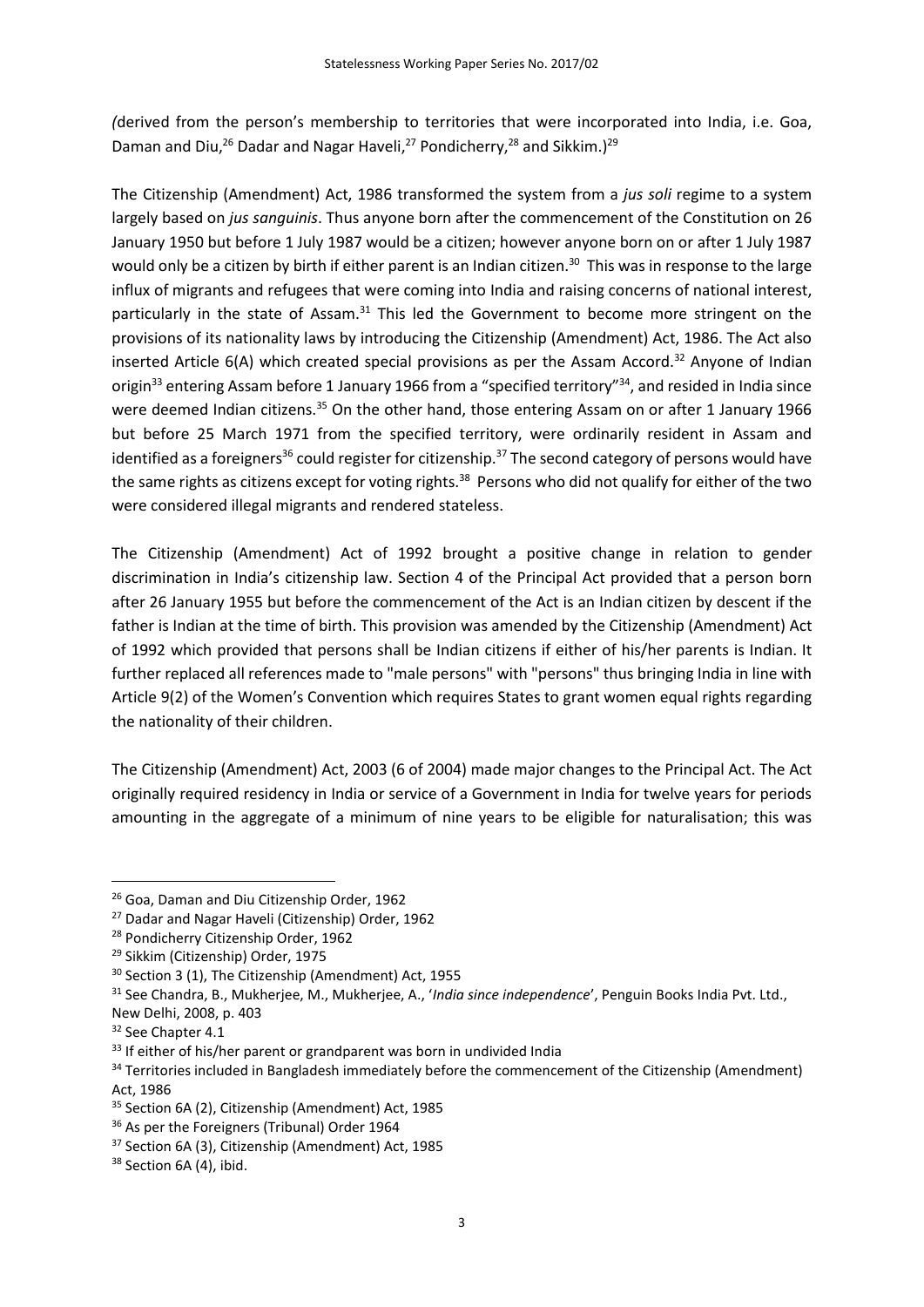increased to fourteen years and eleven years respectively by the 2003 Act<sup>39</sup> thereby leaving many stateless persons in a legal limbo. The First Schedule was omitted<sup>40</sup> and the term 'citizen' in relation to a 'specified country' in the First Schedule was substituted by 'illegal migrant' which is defined as a foreigner entering India.<sup>41</sup> This poses a challenge for stateless persons in India to acquire nationality, as they often do not possess the necessary documents. Thus matters of legal status complicate eligibility as their very condition creates an obstacle to legal means to citizenship. Moreover, the amendment affected provisions to Section 5 that made 'illegal migrants' and their children unqualified for registration,<sup>42</sup> i.e. the application for registration of minors under Section 5(1)(d) requires a copy of valid foreign passport, a copy of the valid residential permit but also proof that each parent of the minor is an Indian citizen.<sup>43</sup> These conditions bar stateless minors to attempt to naturalise as they usually do not possess such documents. Moreover, it does not consider circumstances where one parent is an Indian citizen and the other is not.

Regarding naturalisation,<sup>44</sup> there was a minor but very significant step towards avoiding statelessness. The Principal Act originally required that an applicant for naturalisation renounces their nationality before application, which was substituted by the applicant "undertakes to renounce the citizenship of that country in the event of his application for Indian citizenship being accepted." This is an significant as it provides a safeguard that in case an application for Indian citizenship is denied; the applicant still has his/her former nationality. This is in accordance with the 1930 Hague Convention (Article 16), and the 1961 Convention (Article 7(1) and (2)).

# *2.2.1 Citizenship by birth*

Section 3 of the Citizenship Act provides for the ascription of citizenship via *jus soli* if both or one of the parents is an Indian citizen, as long as the other is not an irregular migrant.<sup>45</sup> However, the law does not provide *jus soli* safeguards if the child would be otherwise stateless. Furthermore, since the law provides that even if just one parent is an illegal migrant, the child's eligibility to acquire the nationality from the other parent, whether by birth or by descent, would be denied. Moreover, Section 3(2)(b) states that in situations where the birth takes place in a territory that had then been under occupation by 'the enemy' and either of the parents are an 'enemy alien', the child would not be able to obtain Indian citizenship by birth. However, the Act does not provide a definition of 'enemy alien' and thus this provision is liable to changes in times of war; and secondly, the provision does not make any reference to scenarios where either or both of the parents may be 'enemy alien(s)' but the birth takes place in the territory of India not under occupation by the enemy.

 $\overline{a}$ <sup>39</sup> Section 18(c), The Citizenship (Amendment) Act, 2003

<sup>&</sup>lt;sup>40</sup> Section 16, ibid.

<sup>&</sup>lt;sup>41</sup> Section 2(i), ibid.

<sup>&</sup>lt;sup>42</sup> Section 5, ibid.

<sup>43</sup> See Form IV, Part II, The Citizenship Rules, 2009

<sup>44</sup> Found under the Third Schedule of the Principal Act

 $45$  The Act defines an 'illegal migrant' as a foreigner entering India: (i) without a valid passport or other travel document; or (ii) with a valid passport or other travel documents but has overstayed in India beyond permitted time. Section 2, The Citizenship (Amendment) Act, 2003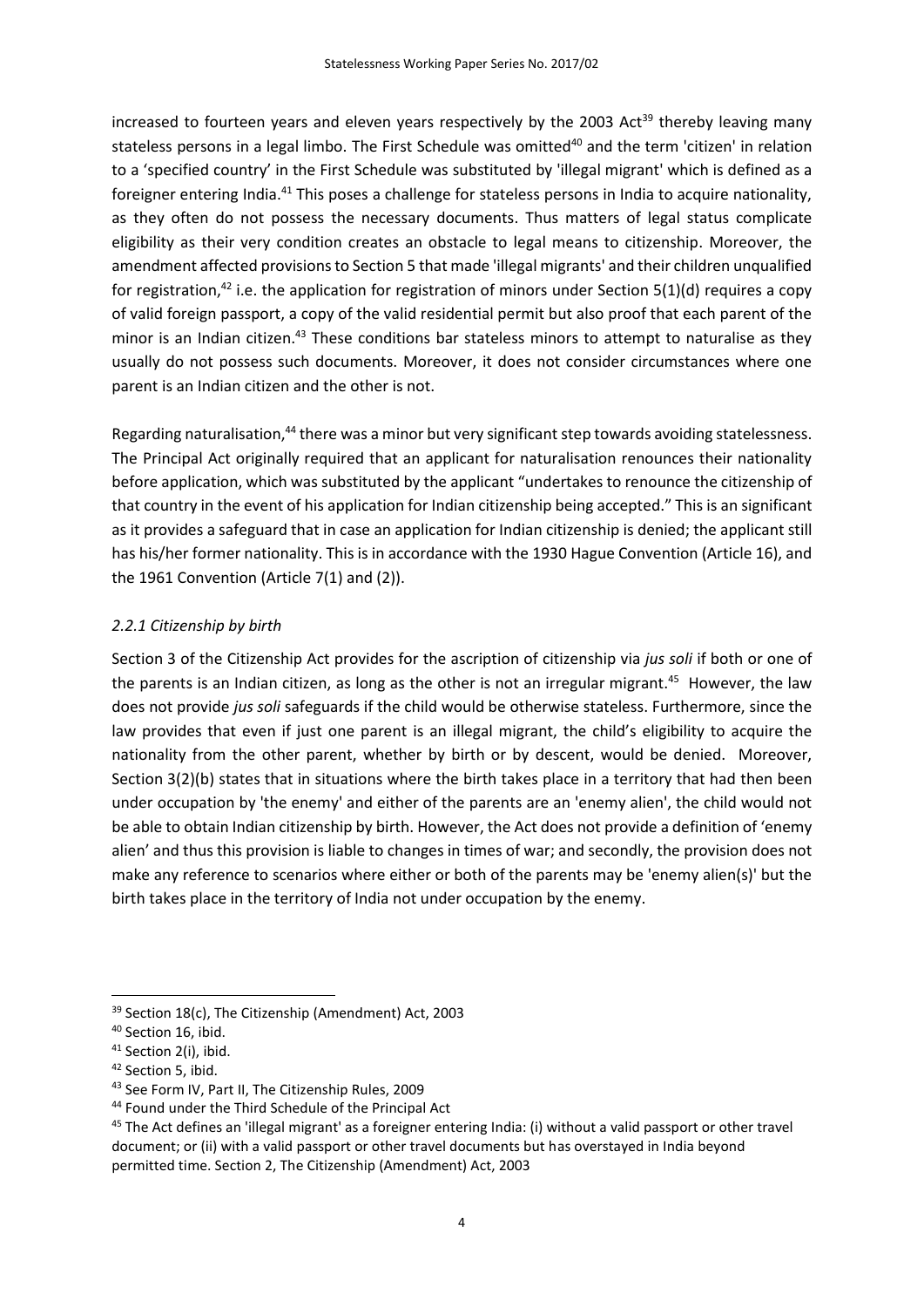In terms of citizenship by birth, it can be established that it is very unlikely that section 3 of the Citizenship Act would grant nationality via *jus soli* to children born in the territory of India who are vulnerable to statelessness. This is not in line with Article 1 of the 1961 Convention which requires States to "grant nationality to a person born in its territory who would otherwise be stateless"46, to which India is not a state party. Before 1986, every person born in India on or after the commencement of the Constitution was considered an Indian citizen by birth on the territory (unconditional *jus soli*). As mentioned earlier, this was replaced by a stricter *jus sanguinis* doctrine with the introduction of the Amendment Act, 1986 (see section 1.3). Although India is not party to the 1954 or 1961 Conventions, the lack of safeguards against statelessness at birth are in contravention of CRC (Article 7), ICCPR (Article 24), CPRD (Article 18) and the Convention on Migrant Workers (Article 29) which assert the right of a child to be registered immediately after birth and the right to acquire a nationality, under which India has not filed any reservations. From the perspective of stateless children, this is a shortcoming under Indian citizenship laws.

# *2.2.2 Citizenship by descent*

Section 4 of the Citizenship Act divides citizenship by descent (*jus sanguinis*) into three categories: persons born outside India between 26 January 1950 and 10 December 1992 if the father was an Indian citizen at the time of birth; persons born outside India between 10 December 1992 and 7 January 2004, if either of the parents is an Indian citizen at the time of birth; and children born after 7 January 2004 if either of the parents is an Indian citizen and the birth is registered at an Indian consulate within one year. <sup>47</sup> Section 4 also requires births to be registered at an Indian consulate within one year and that the minor does not hold another nationality. This is aligned with Article 4 of the 1961 Convention, which requires states to grant nationality to persons born outside the country of his/her parents nationality, if (s)he would otherwise be stateless.<sup>48</sup> In comparison to citizenship by descent described above, it becomes clear that Indian laws make it is easier for persons of Indian descent born outside of India to gain Indian citizenship than for persons born in India.

# *2.2.3 Citizenship by registration*

Section 5 of the Citizenship Act provides Indian citizenship through registration for the following categories of persons: (a) a person of Indian origin<sup>49</sup> who is currently resident in India for seven years before making an application for registration; (b) a person of Indian origin who is ordinarily resident in any country or place outside undivided India<sup>50</sup>; (c) a person who is married to an Indian citizen and is ordinarily resident in India for seven years before making an application for registration; (d) minor children of persons who are citizens of India; (e) a person of full age and capacity whose parents are registered as citizens of India under clause (a) of this sub-section or sub-section (1) of section 6; (f) a person of full age and capacity who, or either of his/her parent, was earlier a citizen of Independent India, and has been residing in India for one year immediately before making an application for registration; (g) a person of full age and capacity who has been registered as an Overseas Indian Citizen

<sup>46</sup> Article 1, UNGA, *Convention on the Reduction of Statelessness*, 30 August 1961, UNTS, vol. 989

<sup>47</sup> The Citizenship (Amendment) Act, 2003

<sup>48</sup> Article 4 (2), UNGA, *Convention on the Reduction of Statelessness*, 30 August 1961, UNTS, vol. 989

<sup>49</sup> Section 5, Citizenship (Amendment) Act, 2003

 $50$  India before 1947 partition as recognized by 'The Government of India Act', 1935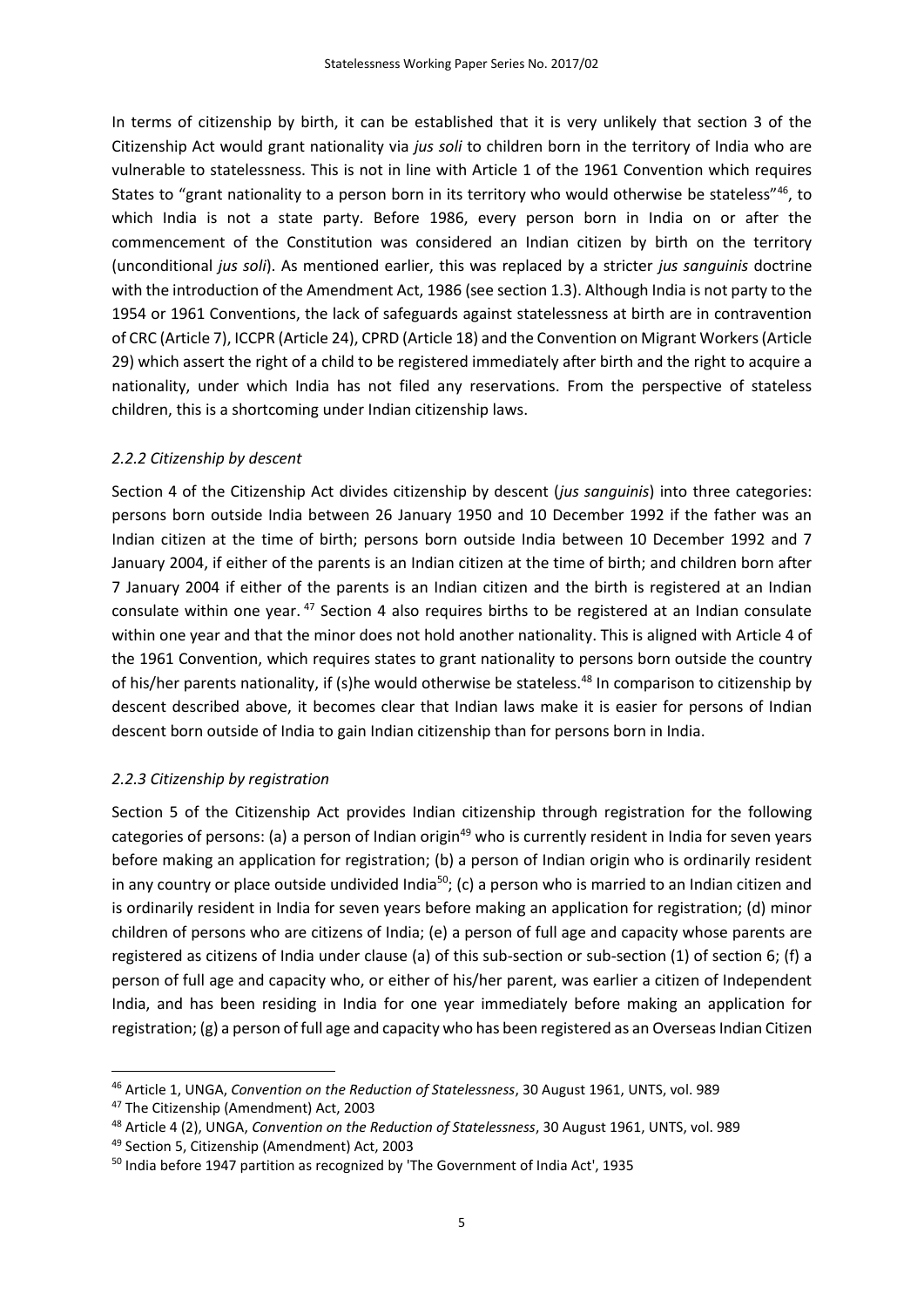for five years and has resided in India for twelve months $51$  before making an application for registration.<sup>52</sup>

The registration of minors in Section 5 (1) (d) of the Act requires a declaration from the parent of the child, <sup>53</sup> however the term 'parent' has not been clarified for instance whether the term covers adoptive parents or children born out of wedlock. Thus it remains unclear what happens if one parent is an Indian citizen and the other is stateless. So, it can be said that Indian citizenship by registration does not really consider those who are stateless. Although stateless persons may fulfil the requirement of duration of residency in India, they are still not eligible for citizenship by registration under Section 5 as they are not considered of Indian origin, married to an Indian citizen or children of Indian citizens.

# *2.2.4 Citizenship by naturalisation*

Section 6 in conjunction with the Third Schedule of the Citizenship Act provides for the acquisition of Indian citizenship through naturalisation. The requirement that persons shall not be 'illegal migrants' introduced by the 2003 Act already disqualifies most stateless persons from acquiring citizenship via naturalisation. Furthermore, the fact the individual has not previously renounced nor been deprived of Indian citizenship seals the barrier for most stateless persons from being able to naturalise in the future as well. Nevertheless, the condition in Section 6(1) provides that the Central Government may waive any of the conditions from the Third Schedule for individuals that have rendered distinguished service to "the cause of science, philosophy, art, literature, world peace or human progress generally."<sup>54</sup> Ultimately, the Central Government has the discretion to decide whether the person has fulfilled such service, and thus plays a key role in the reduction of statelessness in India. However it seems very unlikely that stateless persons would have the possibility to render such distinguished services as they are usually marginalised and lack resources to excel in such fields.

Another potential barrier to naturalisation is that Rule no.10 of the Citizenship Rules<sup>55</sup> requires applicants to have "adequate knowledge"<sup>56</sup> of at least one language specified in the Eight Schedule of the Constitution.<sup>57</sup> This can be burdensome for many stateless persons who do not know any of the specified languages, which is the case for many Rohingyas.<sup>58</sup> The obligations under Article 2(1) of the ICCPR states that all rights and freedoms must be guaranteed "without distinction of any kind such as [...] language". Additionally, Article 29(c) and Article 30 of the CRC states that education of the child

1

<sup>58</sup> Khan, A.Y., *'Hyderabad's Rohingya refugees fight language barriers.'* The Hindu, 1 July 2013, available at: [http://www.thehindu.com/news/cities/Hyderabad/hyderabads-rohingya-refugees-fight](http://www.thehindu.com/news/cities/Hyderabad/hyderabads-rohingya-refugees-fight-languagebarriers/article4866622.ece)[languagebarriers/article4866622.ece](http://www.thehindu.com/news/cities/Hyderabad/hyderabads-rohingya-refugees-fight-languagebarriers/article4866622.ece) [accessed 15 July 2016]

 $51$  Substituted from '2 years' from the Principal Act to 'twelve months' by Section 3(i)(b)(B) Citizenship (Amendment) Act, 2015

<sup>52</sup> Section 5, Citizenship (Amendment) Act, 2003

<sup>53</sup> Rule no. 5, The Citizenship Rules, 2009,

<sup>54</sup> Section 6(1), The Citizenship Act, 1955

<sup>55</sup> Rule no. 10, The Citizenship Rules, 2009

 $56$  ibid.

<sup>57</sup> 'Specified languages' are the following: Assamese, Bengali, Bodo, Dogri, Gujarati, Hindi, Kannada, Kashmiri, Konkani, Maithili, Malayalam, Manipuri, Marathi, Nepali, Oriya, Punjabi, Sanskrit, Santhali, Sindhi, Tamil, Telugu, and Urdu. Eight Schedule, The Constitution of India, 1950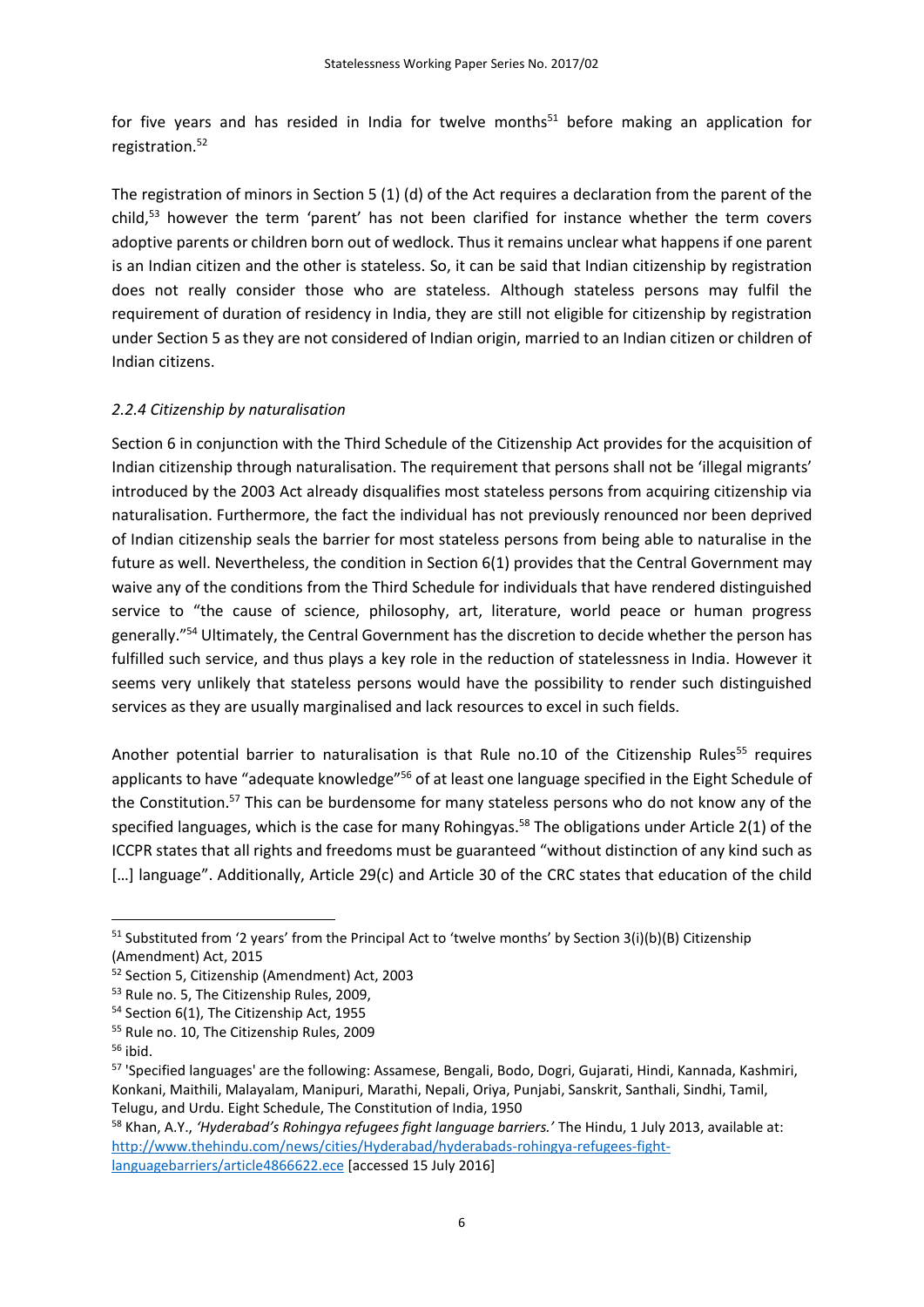shall be directed to "the development of respect for the child's parents, his or her own cultural identity, language and values"<sup>59</sup> and that children belonging to "States in which ethnic, religious or linguistic minorities or persons of indigenous origin exist" shall not be denied to practice their language. For a socio-linguistically diverse country like India, Rule No.10 adopts an exclusionist approach to naturalisation. Moreover, those who are stateless most likely have no formal education or documents to prove their qualifications and thus such requirement could be an impediment if they fulfil all other requirements.

Naturalisation may be the only alternative for stateless persons who are not eligible for other avenues to Indian citizenship. Article 32 of the 1954 Convention requires States to "as far as possible facilitate the assimilation and naturalisation of stateless persons […] in particular make every effort to expedite naturalisation proceedings and to reduce as far as possible the charges and costs of such proceedings."<sup>60</sup> Instead of facilitating naturalisations of stateless persons, the criteria laid out in the Citizenship Act concerning naturalisation are simply too rigid to consider stateless persons. Although the provisions in the Citizenship Act concerning naturalisation do not create statelessness per se, they do sustain the problem as they bar stateless persons from obtaining Indian citizenship through naturalisation.

# *2.2.5 Renunciation of Citizenship*

**.** 

Section 8 of the Indian Citizenship Act provides for the renunciation of Indian Citizenship. This is aligned with Article 15 (2) of the UDHR which states that everyone has the "right to change their nationality."<sup>61</sup> However the procedure does not at any point request authoritative proof or assurance of the subsequent nationality that the person has acquired or intends to acquire; the declaration form merely requires the applicant to mention '(second) nationality'.<sup>62</sup> In circumstances where citizenship renunciation is registered before the person has successfully acquired the nationality of another State, the person is vulnerable to the risk of statelessness. This is not in line with Article 7(1)(a) of the 1961 Convention which requires States to not permit the renunciation of nationality unless the individual possesses or acquires another nationality.<sup>63</sup>

According to the Tunis Conclusions, States must ensure that renunciation of citizenship would not result in statelessness by "providing for a lapse of the renunciation if the individual concerned fails to acquire the foreign nationality within a fixed period of time."<sup>64</sup> As a result the renunciation should be considered void, thus preventing the risk of statelessness. The Conclusions noted that some Contracting States require applicants intending to naturalise to have renounced their former nationality and give assurance that the naturalisation would be granted followed by proof of

<sup>59</sup> Article 29(c), UNGA, *Convention on the Rights of the Child*, 20 November 1989, United Nations, UNTS, vol. 1577, p. 3

<sup>60</sup> Article 32, Article 1, UNGA, *Convention Relating to the Status of Stateless Persons*, 28 September 1954, UNTS, vol. 360.

<sup>61</sup> Article 15(2), *Universal Declaration of Human Rights*, 10 December 1948, 217 A (III)

<sup>62</sup> Rule 23 (in conjunction with Form XXII), The Citizenship Rules, 2009

<sup>63</sup> Article 7 (1)(a), UNGA, *Convention on the Reduction of Statelessness*, 30 August 1961, UNTS, vol. 989

<sup>64</sup> UNHCR, '*Expert meeting: Interpreting the 1961 Statelessness Convention and Avoiding Statelessness resulting from Loss and Deprivation of Nationality: Summary Conclusions.'* ("Tunis Conclusions"), November 2013, para 42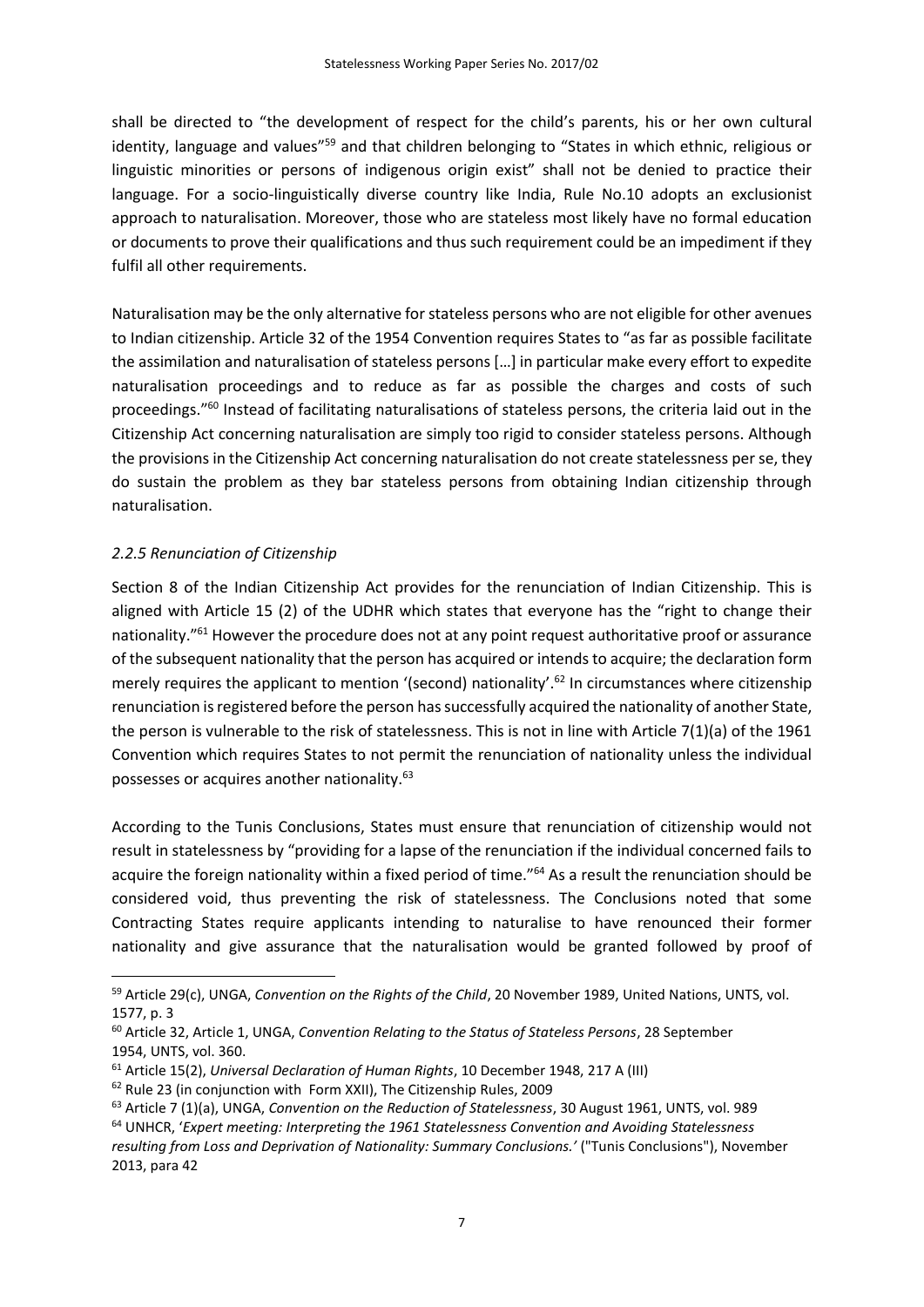renunciation of their foreign nationality. There is an implicit obligation in the 1961 Convention that once issued, assurances should not be withdrawn on grounds that conditions of naturalisation are not fulfilled, as this could result in statelessness. As an alternative to issuance of an assurance, some States provide that naturalisation is granted against a pledge by the individual to renounce his/her foreign nationality and set a fixed timeline for submitting the proof of the renunciation, which if not submitted, renders the naturalisation application null and void.<sup>65</sup> In light of this it can be said Indian provisions on voluntary renunciation of nationality are not aligned with the international legal standards.

Another consequence is that the renunciation of Indian citizenship as a parent would have a direct effect on the nationality of his/her child. Section 8(2) of the Act provides that where a person ceases to be an Indian citizen via renunciation, "every minor child of that person shall thereupon cease to be an Indian citizen."<sup>66</sup> There is no clarification provided on the status of the child where one parent renounces their Indian citizenship while the other does not. The lack of safeguards provided under Section 8 have the potential to create childhood statelessness which is in contravention of Article 6 of the 1961 Convention requiring states not to deprive children of their nationality until they possess or acquire another nationality, and Article 8 of CRC which requests states to preserve the identity of the child, including his/her nationality.<sup>67</sup>

# *2.2.6 Termination of Citizenship*

The Tunis Conclusions clarified the distinction between the terms 'loss' and 'deprivation' of nationality in the 1961 Convention. 'Loss' is used in Articles 5-7 of the Tunis Conclusions when referring to the automatic withdrawal of nationality by operation of law (*ex lege*); while 'deprivation' is used in Article 8 referring to situations where the withdrawal is initiated by the authorities of the State.<sup>68</sup> The UN Human Rights Council has established that 'deprivation' in the UDHR also includes arbitrary *ex lege*  loss of nationality.<sup>69</sup> The Indian Citizenship Act, 1955 considers both 'loss' and 'deprivation' of nationality and addresses them in two provisions: Section 9 considers the 'termination of citizenship' or loss of citizenship by operation of law; while Section 10 considers the 'deprivation of citizenship' initiated by Governmental action.

Under Section 9 of the Citizenship Act, any Indian citizen who either by naturalisation, registration or otherwise voluntarily acquires/acquired the nationality of another country, ceases to be an Indian citizen.<sup>70</sup> The Central Government may determine the issues as to whether, when or how any Indian citizen acquires the citizenship of another country with due regard provided in Schedule III of the

 $\overline{a}$ 

<sup>65</sup> Ibid*,* para 45

<sup>&</sup>lt;sup>66</sup> Section 8(2), The Citizenship Act, 1955

<sup>67</sup> Article 8, UNGA, *Convention on the Rights of the Child*, 20 November 1989, United Nations, UNTS, vol. 1577, p. 3

<sup>68</sup> UNHCR, '*Expert meeting: Interpreting the 1961 Statelessness Convention an Avoiding Statelessness resulting from Loss and Deprivation of Nationality: Summary Conclusions.'* ("Tunis Conclusions"), November 2013, para 9 <sup>69</sup> UN Human Rights Council, *'Human Rights and Arbitrary Deprivation of Nationality*', A/HRC/RES/20/5, 19 December 2013, para 3

<sup>70</sup> Section 9, The Citizenship Act, 1955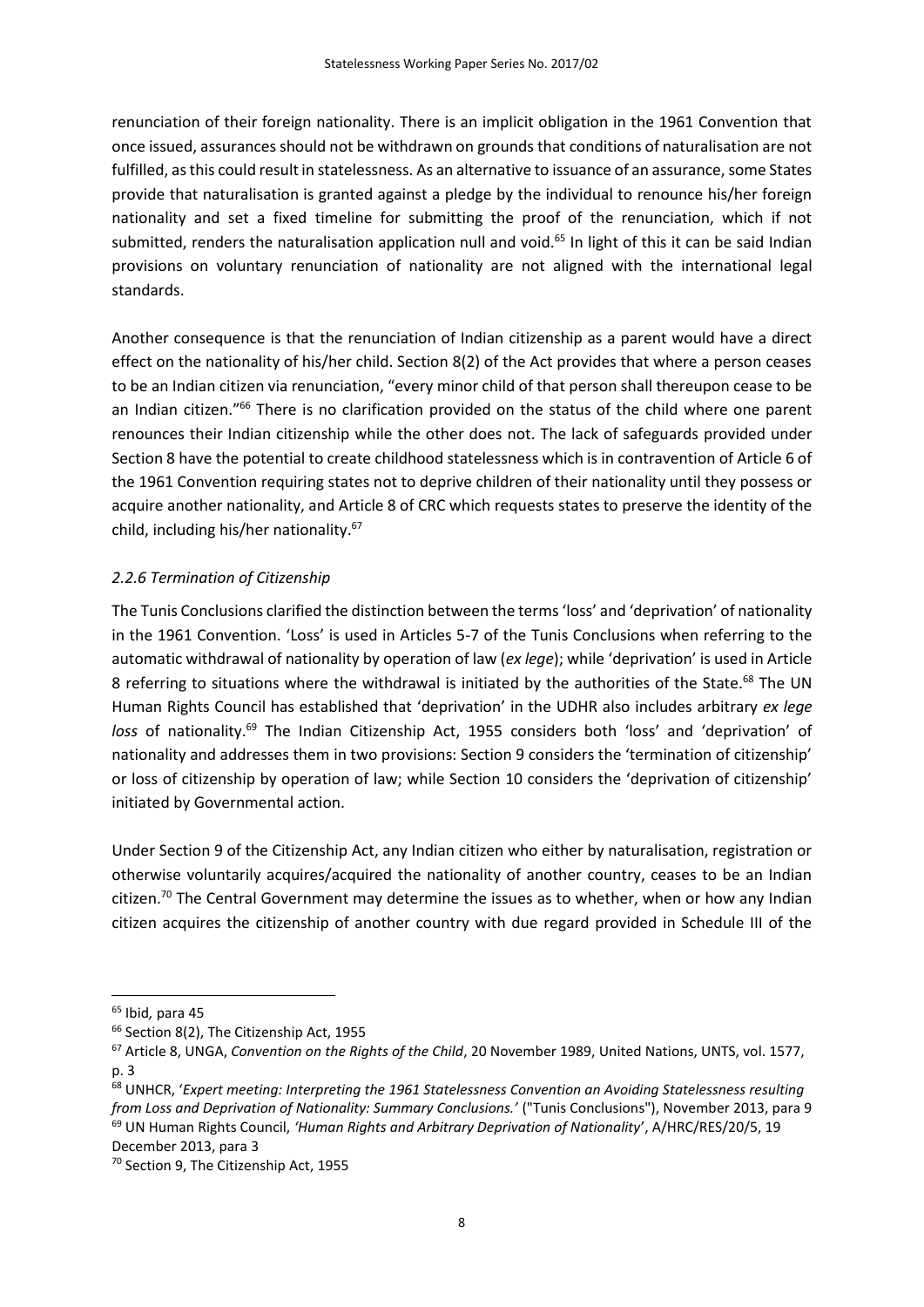Citizenship Rules, 2009;<sup>71</sup> the onus of proving otherwise lies with the person in question.<sup>72</sup> If such citizen has obtained a passport from another country, it shall be conclusive proof of his/her having voluntarily acquired the citizenship of that country before that date.<sup>73</sup> The Citizenship Rules also state that where an Indian citizen leaves India for a period exceeding three years without a travel document issued by the Central Government, (s)he shall be deemed to have voluntarily acquired the citizenship of the country of his residence.<sup>74</sup> This contravenes Article 7(3) of the 1961 Convention which provides that a nationals should not lose their nationality on the ground of "departure, residence abroad, failure to register or on any similar ground."75

# *2.2.7 Deprivation of Citizenship*

While Article 8(1) of the 1961 Convention prohibits States from depriving persons of his/her nationality if it would render him/her stateless,<sup>76</sup> there are some exceptions. Article 8(2)(a) allows deprivation based on prolonged period of residency abroad without notification to relevant authorities.<sup>77</sup> Article 8(2)(b) allows deprivation if nationality has been obtained by misrepresentation or fraud.<sup>78</sup> Article 8(3) provides States the right to deprive individuals' nationality where the individuals conduct is found to be inconsistent with his/her duty of loyalty to the State.<sup>79</sup> Nevertheless, the Convention requires that such deprivations should be exercised in accordance with law and shall provide the individual concerned the right to a fair hearing before a court.<sup>80</sup>

Section 10 of the Citizenship Act provides circumstances where the Central Government may deprive (naturalised or registered) individuals from Indian citizenship.<sup>81</sup> Said include: (a) registration or certificate of naturalisation obtained by fraudulent means;<sup>82</sup> (b) behaviours constituting disloyalty to the Constitution of India;<sup>83</sup> (c) unlawful trading, communication, engagement or association with an enemy during war;<sup>84</sup> (d) imprisonment in any country within five years after registration or naturalisation;<sup>85</sup> and (e) residing outside India for a continuous period of seven years without having annually registered in the prescribed manner at an Indian consulate to retain citizenship.<sup>86</sup>

Some of these grounds for deprivation are vague and even harsh. With regards to Section 10(a) of the Act, the Tunis Conclusions required the existence of causality between the misrepresentation or fraud and the grant of nationality. Thus deprivation should not be allowed if nationality would have been

1

<sup>71</sup> Rule 40, The Citizenship Rules, 2009

<sup>72</sup> Para 1, Schedule III, The Citizenship Rules, 2009

<sup>73</sup> Para 3, ibid.

<sup>74</sup> Section 6, Schedule III, Citizenship Rules, 2009

<sup>75</sup> Article 7(3), UNGA, *Convention on the Reduction of Statelessness*, 30 August 1961, UNTS, vol. 989

<sup>76</sup> Article 8(1), ibid.

<sup>77</sup> Article 8(2)(a), ibid.

 $78$  Article 8(2)(b), ibid.

<sup>79</sup> Article 8(3), ibid.

<sup>80</sup> Article 8(4), ibid.

<sup>81</sup> Section 10 (1), The Citizenship Act, 1955

 $82$  Section 10(2)(a), ibid.

 $83$  Section 10(2)(b), ibid.

<sup>84</sup> Section 10(2)(c), ibid.

<sup>85</sup> Section 10(2)(d), ibid.

<sup>86</sup> Section 10(2)(e), ibid.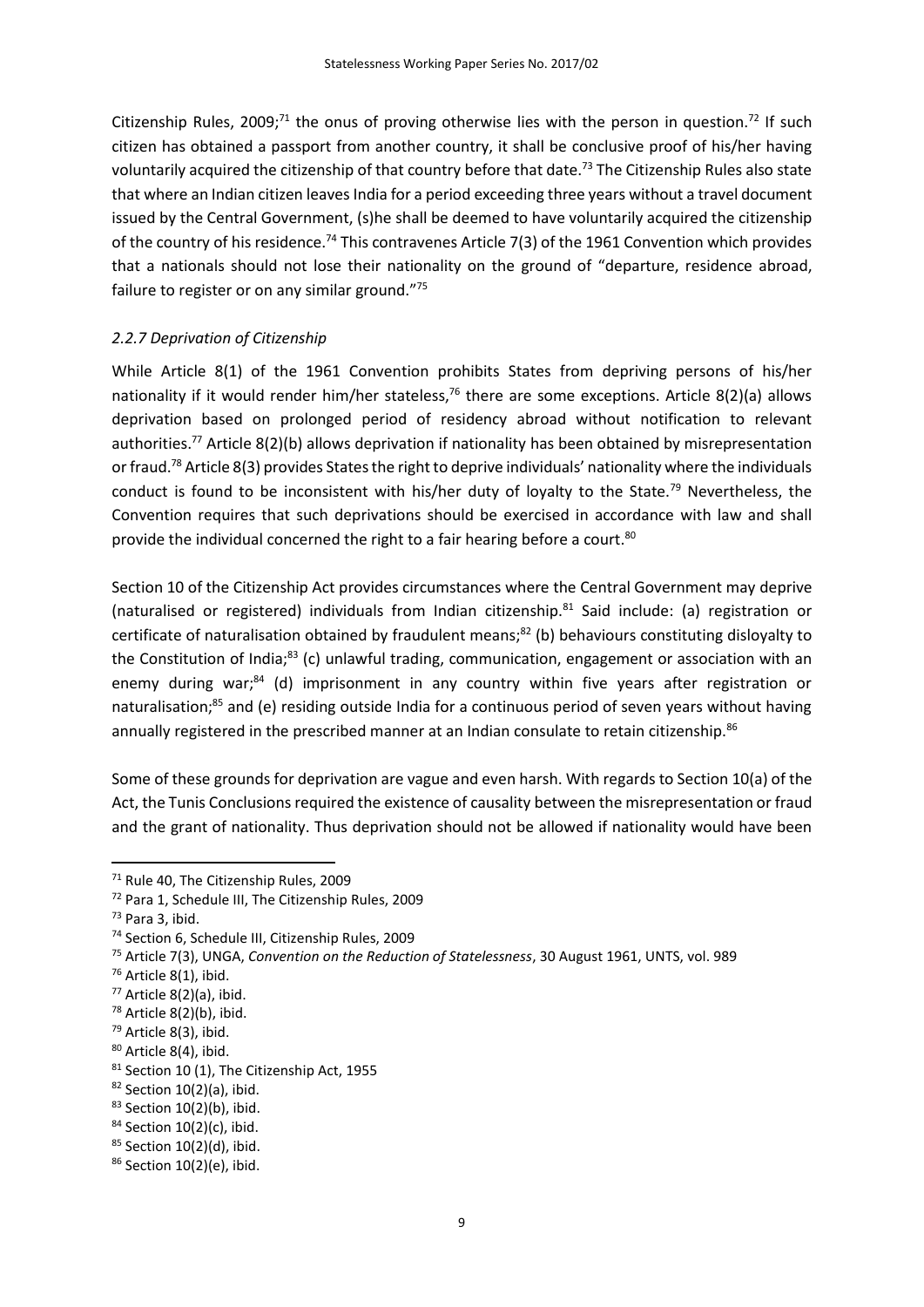acquired regardless of the misrepresentation or fraud. The Tunis Conclusions noted that "due consideration should be given to the motivation of the individual such as why a person committed the act(s) in question". One example provided related to provision of incorrect information during a naturalisation procedure because the applicant feared that use of their full and correct identity would endanger family members in another country. Another area of concern is the often poor quality of supporting identity documents from civil registration systems and other administrative registries. These documents often contain minor errors or discrepancies relating to the identity of individuals. These realities need to be taken into account in assessing cases of alleged misrepresentation or fraud." It also clarified that deprivation cannot be justified if the person did not know or could not have known that the information provided was untrue. $87$  Section 10(b) makes it unforeseeable which acts would amount to disloyalty towards the Constitution, and thus could be used arbitrarily.

Regarding Section 10(d), imprisonment in any country within five years of registration or naturalisation is also an unfair ground for deprivation as it does not distinguish between serious and less serious crimes, thus appears only to further punish said individual. Section 10(e) can also be seen as a punitive measure for those residing abroad beyond seven years. This could be a concern for many Non-Resident Indians (NRIs)<sup>88</sup>, which is a large population.<sup>89</sup> The Tunis Conclusions recognized that deprivation of nationality based on prolonged residence abroad is not justified where the result is statelessness and the impact on the individual outweighs the objective sought by the state.<sup>90</sup> By virtue of Section 10(3), the Central Government ultimately decides on said deprivation depending on whether it is "satisfied that it is not conducive to the public good."<sup>91</sup> This is a highly subjective criterion and it is probable that the government could use this section arbitrarily and discriminatorily. So although it appears as though precautions are provided in the procedure before deprivation takes place, the discretionary power of the Central Government to disregard the report of Committee of Inquiry undermines the judicial character of the procedure which has the potential to create statelessness.

# *2.3 Identification of persons in India*

# *2.3.1 Section 14A, Citizenship (Amendment) Act, 2003*

Section 14A of the Citizenship (Amendment) Act, 2003 created a method of mapping Indian citizens by making it compulsory that every Indian citizen is registered and issued a national identity card.<sup>92</sup> Rule no.4 of the Citizenship Rules of 2003, provides that in cases where during the verification process, the individuals citizenship is doubtful, further examination will take place.<sup>93</sup> Rule no.5 further

<sup>87</sup> UNHCR, '*Expert meeting: Interpreting the 1961 Statelessness Convention an Avoiding Statelessness resulting*  from Loss and Deprivation of Nationality: Summary Conclusions.' ("Tunis Conclusions"), November 2013, para 58-59

<sup>88</sup> Indian citizens residing abroad

<sup>89</sup> Statistics of Indians in Abroad, available at:

<http://www.nriol.com/indiandiaspora/statistics-indians-abroad.asp> [accessed 19 November 2016]

<sup>90</sup> UNHCR, '*Expert meeting: Interpreting the 1961 Statelessness Convention an Avoiding Statelessness resulting from Loss and Deprivation of Nationality: Summary Conclusions.'* ("Tunis Conclusions"), November 2013, para 55

<sup>91</sup> Section 10, The Citizenship Act, 1955

<sup>92</sup> Section 14 A (1), The Citizenship (Amendment) Act, 2003

<sup>93</sup> Rule 4, The Citizenship (Registration of Citizens and Issue of National Identity Cards) Rules, 2003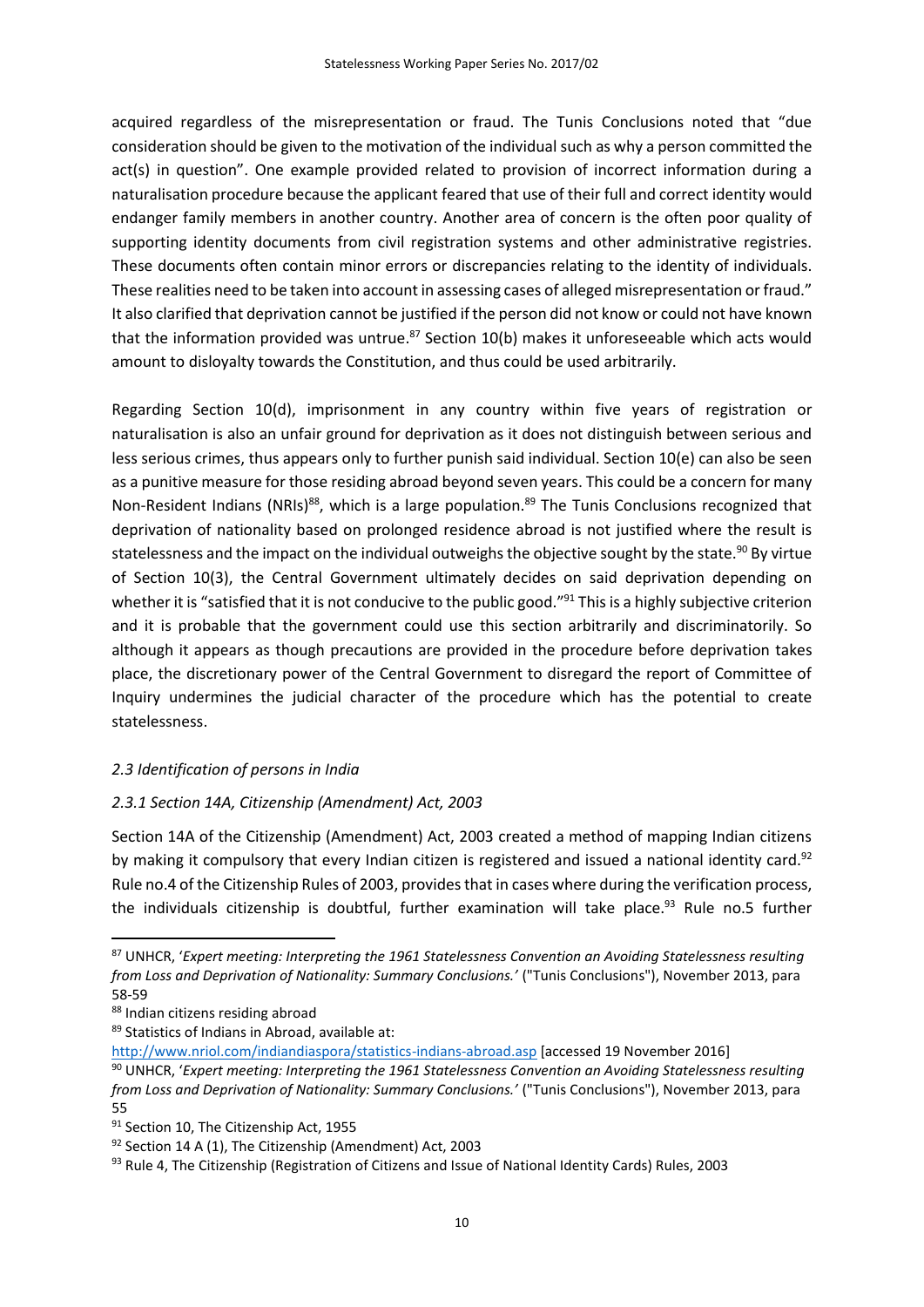elaborates upon this that the person or family shall be given the opportunity to be heard by the Subdistrict or *Taluk* Registrar of Citizen Registration<sup>94</sup> before a final decision is made, <sup>95</sup> while Rule no.7 provides for the opportunity of an appeal to be made.<sup>96</sup> Still, there is no remark on the status of individuals whose citizenship remains doubtful even after the verification process is over. While Section 13 provides that in cases of doubt, the Central Government if it thinks appropriate may issue a certificate of citizenship. However for this to be possible, it still requires that citizenship was not obtained by means of fraud, false representation or concealment of any material fact. Thus, it remains unclear which degree of discretion would be given to authorities in respect of stateless persons with regards to Section 13.

## *2.3.2 Aadhaar*

While the abovementioned registrar is a database for Indian citizens only, the National Population Register (NPR) and Unique Identification Number of India (UIDAI) are in currently in progress to collect and store the demographic data of residents into a centralised database while issuing an *Aadhaar*, a unique 12-digit identity number to each resident. Although this is a great step in storing an identity database for residents in the country, it is still unclear what the potential implications of this would be on stateless persons. It is likely it will be just another system in which stateless persons do not exist and thus there would be no data providing how many of them there are.

## *2.3.3 Foreigners Act, 1946*

The Foreigners Act (1946) is the primary law regarding non-nationals in India.<sup>97</sup> This Act gives the Central Government the authority to prohibit, regulate or restrict entry of foreigners into and out of India.<sup>98</sup> The act defines a 'foreigner' as someone who is "not a citizen of India."<sup>99</sup> Section 8 of the Foreigners Act on the determination of nationality considers the situation of a foreigner recognized as a national by the law of more than one foreign country or a foreigner whose nationality is uncertain.<sup>100</sup> Such a foreigner "may be treated as the national of the country with which he appears to the prescribed authority to be most closely connected for the time being in interest or sympathy or if he is of uncertain nationality, of the country with which he was last so connected."<sup>101</sup> If the foreigner has a nationality by birth, (s)he shall be deemed to retain that nationality unless the Central Government directs otherwise or where the individual proves that (s)he has acquired by naturalisation or otherwise the nationality of another country.<sup>102</sup> Section 8 does not clarify the status or treatment of foreigners who appear to have no nationality upon the completion of the determination procedure, which again leaves stateless people in a legal grey zone and thus result in further human rights violations. The

1

<sup>94</sup> See Section 2(o) of the Citizenship (Registration of Citizens and Issue of National Identity Cards) Rules 2003 95 Rule 5, ibid.

<sup>96</sup> Rule 7, ibid.

<sup>&</sup>lt;sup>97</sup> The Foreigners Act, 1946, supplemented by the Registration of Foreigners Act, 1939; the Foreigners (Internment) Order, 1962; the Foreigners (Tribunal) Order, 1964; and the Registration of Foreigners Rules, 1992

<sup>98</sup> Section 3, The Foreigners Act, 1946

<sup>99</sup> Section 2, ibid.

<sup>100</sup> Section 8(1), The Foreigners Act, 1946

<sup>&</sup>lt;sup>101</sup> Section 8(1), ibid.

<sup>&</sup>lt;sup>102</sup> Section 8(1), ibid.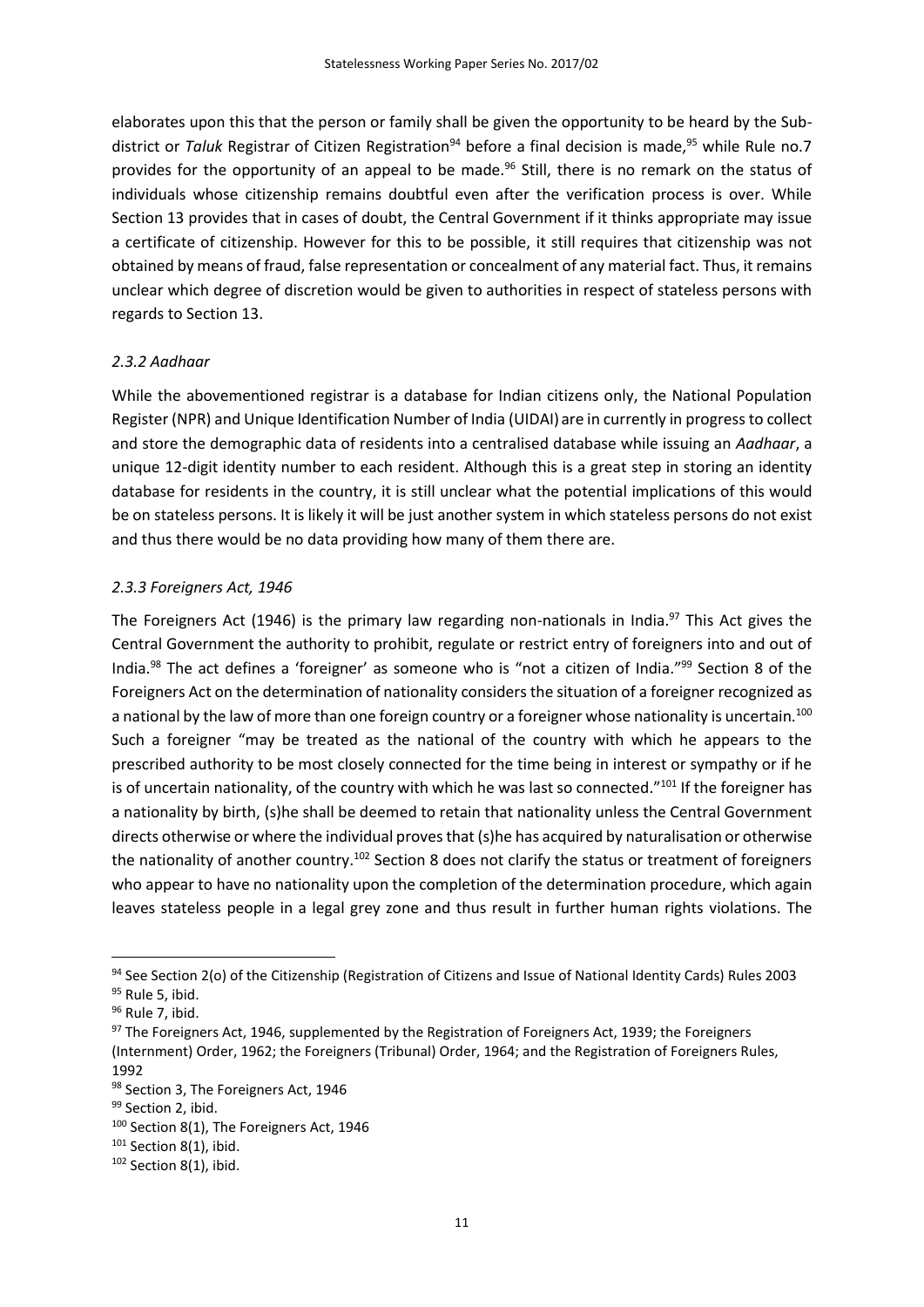assumption of nationality can be very dangerous, the Geneva Conclusions provide the mechanisms for determining who is a stateless person, and the status and appropriate standards of treatment for such persons.<sup>103</sup>

## *2.3.4 Passports Act, 1967*

Under Article 28 of the 1954 Convention, States are required to "issue stateless persons lawfully staying in their territory travel documents for the purpose of travel outside their territory [and] give sympathetic consideration to the issue of such a travel document to stateless persons in their territory who are unable to obtain a travel document from the country of their lawful residence."104 The Passports Act, 1967, issues three types of documents: passports, travel documents and certificates of identity. Under Part II of the Passport Rules, 1980, "stateless persons residing in India, foreigners, whose country is not represented in India, or whose national status is in doubt" may qualify for a 'Certificate of Identity'.<sup>105</sup> The Passports Act is by far the most advanced Indian legislation relating to statelessness, as it is the only law so far that recognises such persons in their own category and provides them with an identification document. Nevertheless, clarifications can be made to improve the Act. For instance, a residential permit is required for the application for the issuance of Certificate of Identity. The Rules do not clarify the procedure or criteria for obtaining such residential permit and thus it remains unclear whether a stateless person would be qualified for it. Moreover, the form requires the applicant to provide the information as to his/her "last permanent address abroad,"<sup>106</sup> which is based on the presumption that the individual is a migrant from abroad and fails to consider individuals who may have been residing in India but do not have the necessary documents to prove it, thus this section could be removed or altered.

### **3. Regional Agreements**

## *3.1 Assam Accord, 1985*

The Accord between AASU, AAGSP and the Central Government on the Foreign National Issue (Assam Accord), 1985,<sup>107</sup> was a memorandum of settlement signed between the Indian Government and the Assam Movement, which marked the end of the anti-foreigner agitation. Attempts to mitigate minority rights issues gave rise to arbitrary *ex lege* loss of citizenship in Assam.<sup>108</sup> Thus, by virtue of the accord persons who entered Assam: Before 1 January 1966 would be regularised and granted full Indian citizenship rights; after 1 January 1966 but before 24 March 1971 would be detected and registered as 'foreigners' and deleted from electoral rolls for at least 10 years; illegally after being

<sup>103</sup> UNHCR, '*Expert meeting: Stateless Determination Procedures and the Status of Stateless Persons: Summary Conclusions.'* ("Geneva Conclusions"), 6-7 December 2010.

<sup>104</sup> Article 28, UNGA, *Convention Relating to the Status of Stateless Persons*, 28 September 1954, UNTS, vol. 360.

<sup>105</sup> Class 2, Schedule II, Part II, Passport Rules, 1980

<sup>106</sup> Ibid*.*

<sup>107</sup> Accord between AASU, AAGSP and the Central Government on the Foreign National Issue (Assam Accord), 1985

<sup>108</sup> Ghosh, D.P.S., *'Migrants, Refugees and the Stateless in South Asia,'* SAGE Publications India Pvt. Ltd., New Delhi, 2016, pp. 95-96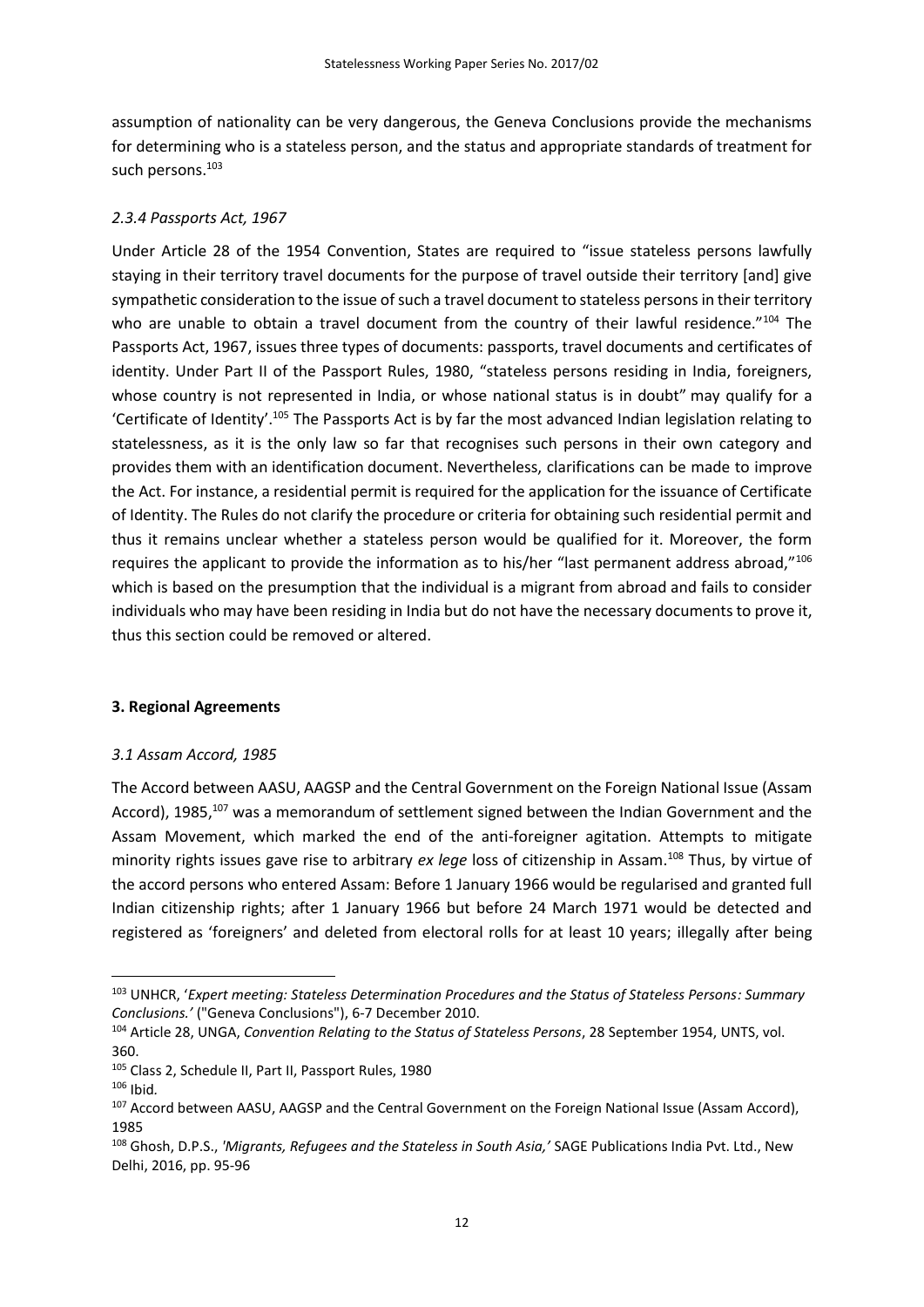expelled would be expelled again; on or after 24 March 1971 would be detected, deleted from electoral rolls and expelled from the territory.<sup>109</sup> Thus, the Accord grants citizenship to those who entered Assam before 1 January 1966 and limited access to citizenship to those who entered after 1 January 1966 but before 24 March 1971. However, anyone entering Assam after 24 March 1971 would be expelled. It remains unclear where they would be expelled to and what would happen to the status of their nationality, thus they would most likely be rendered statelessness. By authorising the detention and expulsion of foreigners, some of whom were once considered lawful citizens, the Accord is at odds with Article 31 of the 1954 Convention.

# *3.2 Srimavo-Shastri Agreement between India and Sri Lanka, 1964*

The case of stateless Tamils of Indian origin in Sri Lanka had long been a problem in the bilateral relations between India and Sri Lanka.<sup>110</sup> The Srimavo-Shastri Pact was a landmark agreement reached between the two countries in 1964. The pact agreed to grant nationality to those rendered stateless following India's independence. As per the pact, 975, 000 stateless persons would be repatriated or granted citizenship over the period of 15 years.<sup>111</sup> In 1974, a follow-up agreement decided that the remaining 75,000 persons (with their offspring) would be repatriated to India and the residual 75,000 persons (with their offspring) would be granted Sri Lankan citizenship. However, in 1982, India informed Sri Lanka that it will no longer entertain any applications for Indian citizenship as the specified period of 15 years was completed and thus no longer considered the pacts binding. During this time 86, 000 applications were still pending, while 90, 000 Indian Tamils had been granted Indian citizenship but were still awaiting repatriation.<sup>112</sup> In 1984, repatriations to India ceased as a result of the inter-ethnic violence.<sup>113</sup> This rendered many who obtained Indian citizenship but were not repatriated to India unprotected. Nevertheless, Sri-Lankan citizenship was granted to stateless persons of Indian origin in 1988<sup>114</sup> and 2003<sup>115</sup>, which finally resolved the problem of stateless Hill Tamils in Sri-Lanka in light of the 1954 and 1961 Conventions.

# *3.3 Land Boundary Agreement between India and Bangladesh*

The India-Bangladesh enclaves<sup>116</sup> resulted from the Partition of British India, which later led to the secession of Bangladesh from Pakistan, which hosted thousands of stateless persons. Initial attempts

<sup>109</sup> Assam Accord, 1985

<sup>110</sup> Phadnis, U., '*The Indo-Ceylon Pact and the "Stateless" Indians in Ceylon.'* Asian Survey, Vol. 7, No. 4, 1967, p. 226

<sup>111</sup> Ibid., p. 228

<sup>112</sup> World Directory of Minority Rights Group International, '*Sri Lanka- Tamils',* available at: <http://minorityrights.org/minorities/tamils/> [accessed 17 November 2016]

<sup>113</sup> Ghosh, D.P.S., 'Migrants, Refugees and the Stateless in South Asia,' SAGE Publications India Pvt. Ltd., New Delhi, 2016, p. 46.

<sup>&</sup>lt;sup>114</sup> The 1988 Act granted Sri-Lankan citizenship to stateless persons of Indian origin who were lawfully resident in Sri-Lanka and not within those who applied for Indian Citizenship. Section 2, Grant of Citizenship to Stateless Persons Act, 1988

<sup>115</sup> See Grant of Citizenship to Persons of Indian Origin Act, 2003

<sup>116</sup> See Reece, J., '*Sovereignty and statelessness in the border enclaves of India and Bangladesh',* Political Geography Vol. 28 (2009), p. 373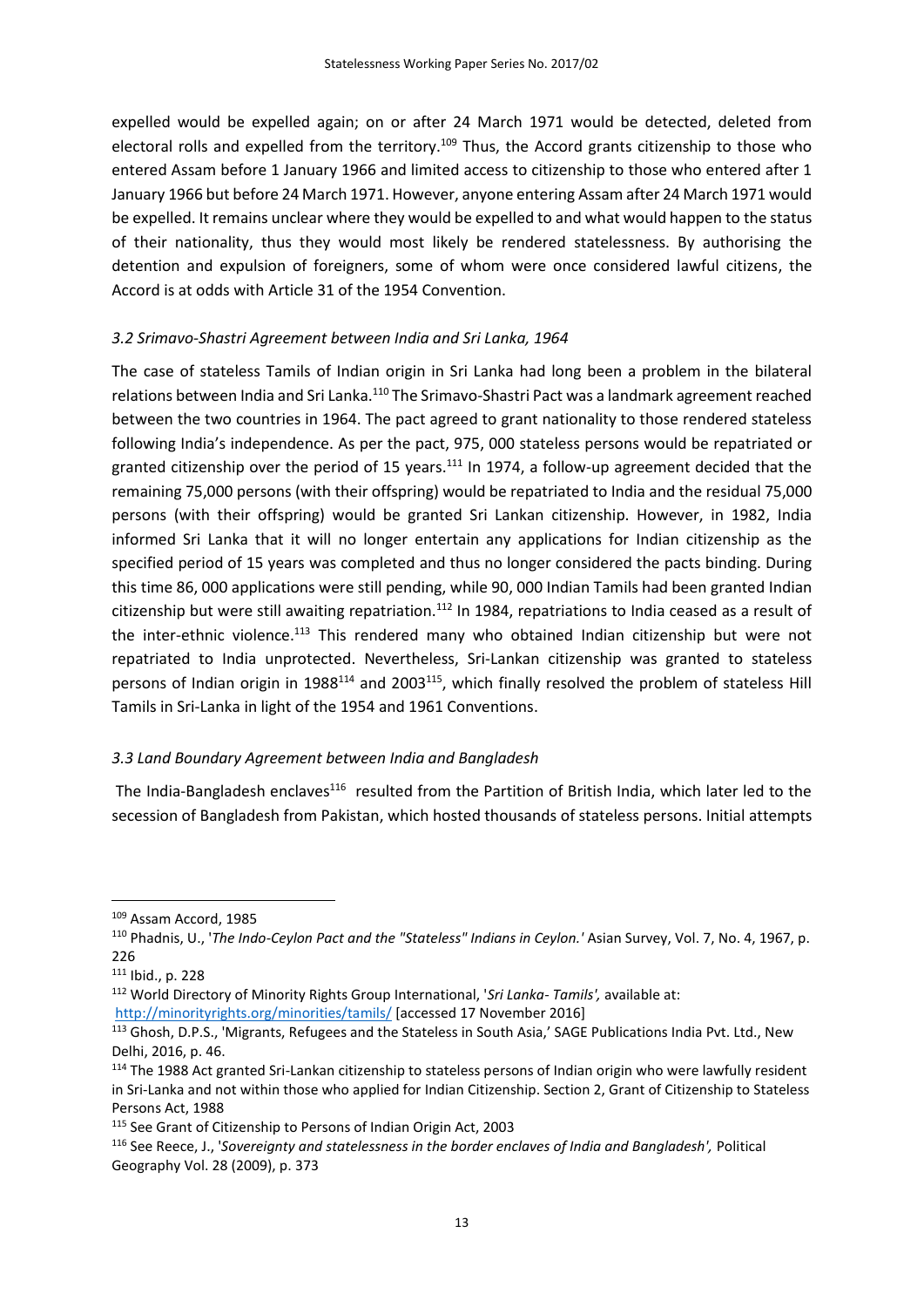were made to resolve the land dispute; however, they were met with resistance from both sides.<sup>117</sup> In 1974, India and Bangladesh signed the Agreement Concerning the Demarcation of the Land Boundary between India and Bangladesh and Related Matters, 1974 (LBA); and in 2011 a Protocol to the 1974 LBA was adopted to pave the way for the outstanding border demarcations. The 100<sup>th</sup> Constitutional Amendment Act, 2015 ratified the 1974 LBA and its 2011 Protocol by which enclaves and inhabitants are to be swapped. Before the exchange of enclaves, a survey was conducted asking inhabitants their choice of citizenship: 14,863 inhabitants in 51 Bangladeshi enclaves in India and 989 inhabitants in 111 Indian enclaves in Bangladesh opted for Indian nationality, while the remainder opted Bangladeshi citizenship.<sup>118</sup>

# **4. Discussion**

The current framework of India's nationality laws is inconclusive and ambiguous when assessed against international law's standards on statelessness. One of the main obstacles is that the key Conventions on Statelessness have not yet been ratified. This raises many concerns, the first of which is the lack of legal recognition of stateless persons which is a prerequisite to access the rights to which they are entitled to under the 1954 and 1961 Conventions on Statelessness. India is not party to the Refugee Convention either, which ultimately puts many non-citizens (i.e. refugees, stateless persons, asylum seekers) in the same broad category of 'foreigner' as per the outdated Foreigners Act when their realities and needs are overlapping but categorically different.<sup>119</sup>

While the MHA Annual Report (2015-2016)<sup>120</sup> includes reports on refugees from Sri Lanka and Tibet, it does not provide any exclusive information or data on stateless persons overall. The term stateless is only used with reference to Sri Lankan refugees, but even then the report does not provide any definition or description of the term and who fits the category of stateless persons in India.<sup>121</sup> Nevertheless, Article 51(c) of the Constitution provides that India "shall endeavour to foster respect for international law and treaty obligations in the dealings of organised peoples with another," and thus the definition of a stateless person provided in the 1954 Convention, which has attained

[http://www.mea.gov.in/press-](http://www.mea.gov.in/press-releases.htm?dtl/26048/Exchange+of+enclaves+between+India+and+Bangladesh)

**.** 

[releases.htm?dtl/26048/Exchange+of+enclaves+between+India+and+Bangladesh](http://www.mea.gov.in/press-releases.htm?dtl/26048/Exchange+of+enclaves+between+India+and+Bangladesh) [accessed 19 September 2016]

[releases.htm?dtl/26048/Exchange\\_of\\_enclaves\\_between\\_India\\_and\\_Bangladesh](http://www.mea.gov.in/press-releases.htm?dtl/26048/Exchange_of_enclaves_between_India_and_Bangladesh)

<sup>117</sup> Shewly, H. J., '*India and Bangladesh Swap Territory, Citizens in Landmark Enclave Exchange',* Migration Policy Institute, March 9 2016, available at:

[http://www.migrationpolicy.org/article/india-and-bangladesh-swap-territory-citizens-landmark-enclave](http://www.migrationpolicy.org/article/india-and-bangladesh-swap-territory-citizens-landmark-enclave-exchange)[exchange](http://www.migrationpolicy.org/article/india-and-bangladesh-swap-territory-citizens-landmark-enclave-exchange) [accessed 19 September 2016]

<sup>118</sup> MEA, Press release: *"Exchange of enclaves between India and Bangladesh,"* Government of India, 20 November 2015, available at:

<sup>119</sup> Nair, A., *'National Refugee Law for India: Benefits and Roadblocks',* Institute of Peace and Conflict Studies, New Delhi, 2007

<sup>120</sup> MEA, *Annual Report 2015-2016', Annual Report 2015-2016',* Government of India, available at: [http://www.mea.gov.in/press-](http://www.mea.gov.in/press-releases.htm?dtl/26048/Exchange_of_enclaves_between_India_and_Bangladesh)

<sup>&</sup>lt;sup>121</sup> "Refugees are of the following two categories: (i) stateless persons who had not applied for Indian citizenship or those not yet conferred Sri Lankan citizenship; and (ii) Sri Lankan citizens." *Annual Report 2015- 2016', Annual Report 2015-2016',* Ministry of External Affairs, Government of India, pp. 269-270 available at: [http://www.mea.gov.in/press-](http://www.mea.gov.in/press-releases.htm?dtl/26048/Exchange_of_enclaves_between_India_and_Bangladesh)

[releases.htm?dtl/26048/Exchange\\_of\\_enclaves\\_between\\_India\\_and\\_Bangladesh](http://www.mea.gov.in/press-releases.htm?dtl/26048/Exchange_of_enclaves_between_India_and_Bangladesh) [accessed 20 September 2016]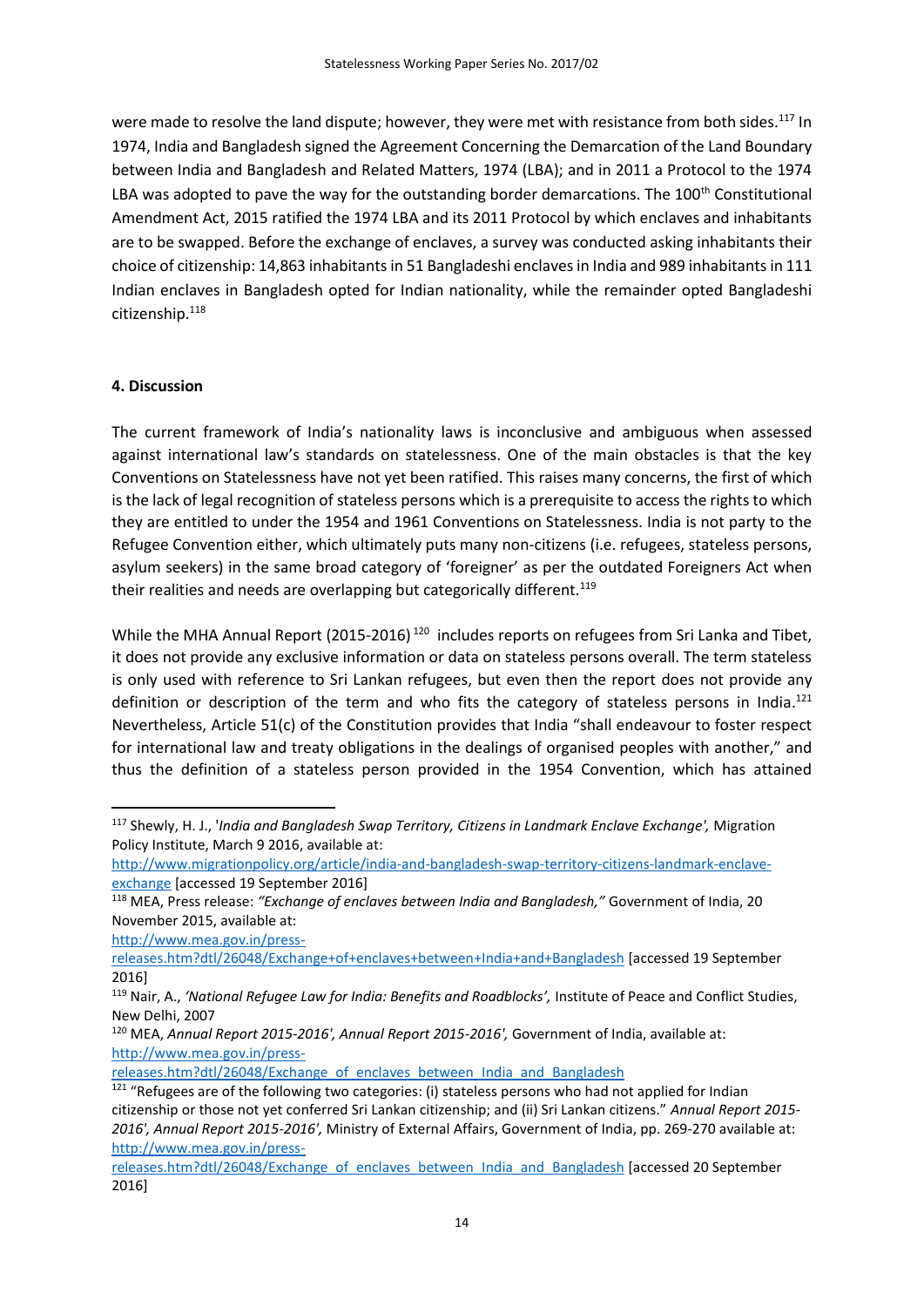customary international law status, should have some legal recognition, whether India is party to the Convention or not.

Moreover, the meanings of 'citizen' and 'non-citizen' have also not been clearly defined in the Citizenship Act. The term 'parent' should also be defined so as to include parents of children born out of wedlock, adoptive parents, single parents, etc. By incorporating or clarifying these terms in the Act, the scope to granting citizenship could be widened, thus avoiding punitive statelessness of children born out of non-traditional partnerships. Furthermore, the Citizenship Act contains strict exclusionary provisions that create statelessness as a by-product, normalising inequality and severely compromises the goals of international human rights law. India could simplify procedures to acquire citizenship via *jus soli* (Section 3(1)(c)(ii)) as well as citizenship by naturalisation (Section 6(1)) by removing trivial 'ascriptions of illegality' attached to stateless persons by making exceptions in special circumstances where said individuals do not have another nationality, and by removing the precondition that persons shall not be an 'illegal migrants'. While the precondition of residency seems reasonable in relation to citizenship by naturalisation (and registration), requirements such as language (Third Schedule (f)), identity documents and details of nationality of parents (Form VI) could be also be broadened to include more languages, especially when other criteria's such as residency are fulfilled. Simplifying these procedural impediments is vital, as these requirements prevent many stateless persons in India from acquiring citizenship when fulfilling all other criteria's that make them eligible.

India defends its strict nationality laws on grounds of national security as well as social, economic, and political concerns. Conversely, it can be argued that the 1954 Convention explicitly excludes persons who are suspected of having committed serious crimes (Article 1(2)(iii), 1954 Convention) and thus the Convention takes into account security considerations. The conditions set out in registration and naturalisation procedures in the Citizenship Act are specifically concerned with avoiding double nationality, in a way which requires any person seeking Indian citizenship to renounce the citizenship of their other country of nationality upon acceptance of his/her application for Indian citizenship. However, the qualifying period of residency or service required to be considered eligible for citizenship is so long that it leaves many vulnerable to statelessness, since a person who has exceeded the duration of residing abroad from his/her country of nationality may lose that nationality but may not yet be eligible for Indian citizenship until the conditions and rules relating to registration (Section 5) and naturalisation (Section 6) have been fulfilled.

A number of provisions in the Citizenship Act explicitly provide legal means by which Indian citizens may lose their citizenship, resulting in statelessness. Section 8 on renunciation of citizenship allows Indian citizens to relinquish their citizenship even if doing so would render them stateless. Consequentially, their children also lose their citizenship, which unfairly exposes them to the risk of statelessness without any fault of their own. Section 9 on termination of citizenship also creates a possibility for statelessness as the Act does not require guarantees that another nationality has been acquired. Finally, Section 10 on deprivation of nationality as a punishment for certain acts or omissions can also result in statelessness. It is crucial that Indian authorities approve the acquisition of foreign nationality before registering an applicant's renunciation, termination, or deprivation of Indian citizenship, in order to avoid statelessness. With regards to children, major reforms need to be made as they are the most vulnerable. One of the main obstacles preventing children from accessing Indian citizenship has been the requirement that at least one parent must be an Indian citizen and the other must not be an illegal migrant. This results in many children inheriting statelessness through no fault of their own. Under international legal framework, a child is entitled to nationality (Article 7 and 8,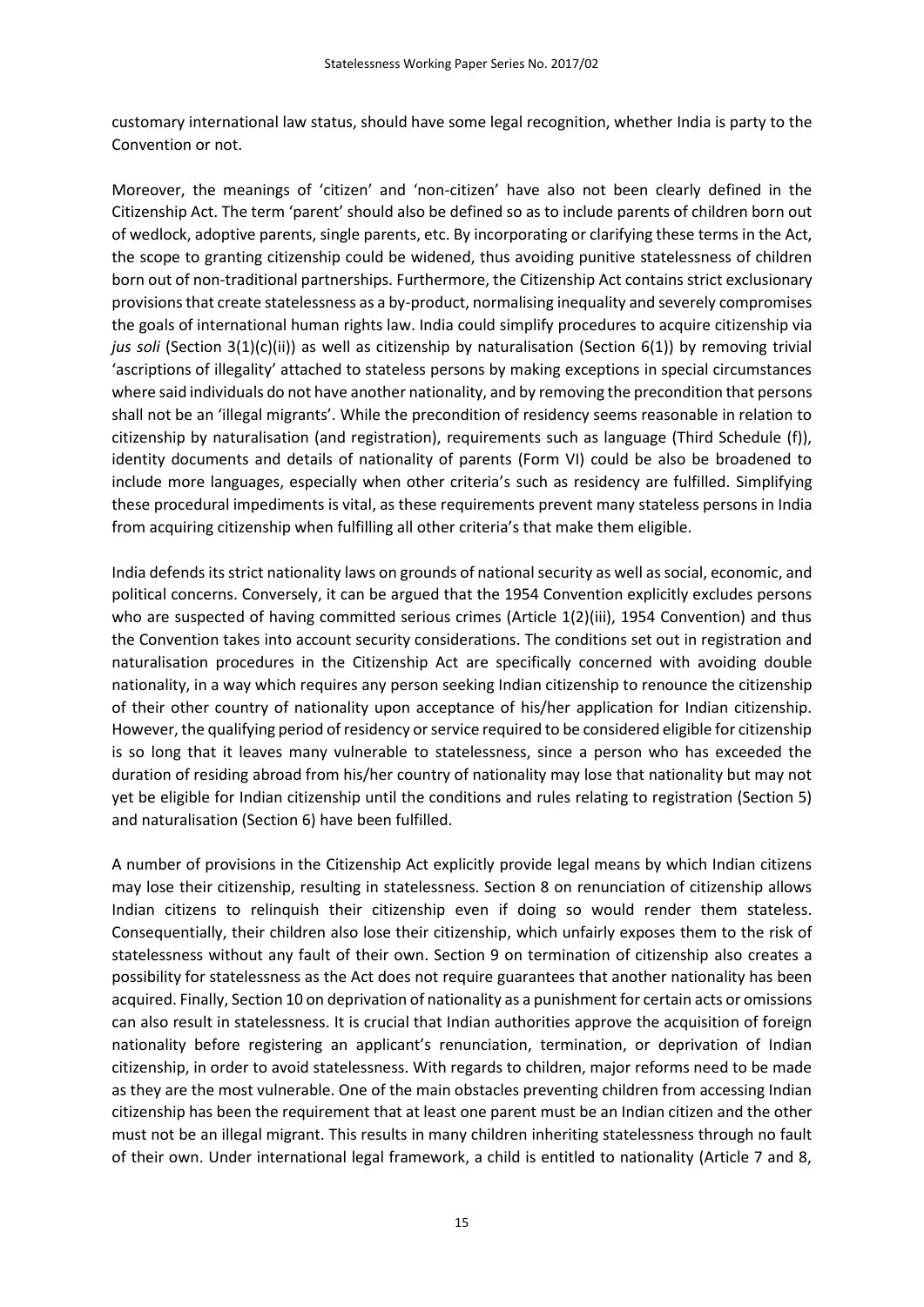CRC) irrespective of the nationality or any other status of his/her parents (Article 2(1) CRC). This is imperative in preventing statelessness from being inherited.

Another concern is the issue of registration of the birth of a child, which is one of the first legal forms of recognition. Article 7 of the CRC urges contracting States to register the birth of a child. India passed the Registration of Births and Deaths Act in 1969<sup>122</sup> which requires births to be registered within 21 days of its occurrence. However, in 2013 only about 71% of births were actually registered.<sup>123</sup> The implementation of the Act is clearly inadequate, thus it is important that the Indian government takes steps in terms of uniform training and capacity building of authorities in charge of birth registrations so as to develop their competence. The monitoring or correct implementation of this procedure could be assisted by partnering with organisations such as UNHCR. This is central to reducing the risk of statelessness. Obtaining a birth certificate subsequently facilitates access to other forms of identification.<sup>124</sup>

India needs to move its nationality laws towards inclusive citizenship based on fairness and equal opportunities. Currently, Section 7A needs to be amended as it does not allow OCI registration to those who are/were citizens of Pakistan or Bangladesh, or if either of their parent, grandparent or great-grandparent is/was such a citizen. In July 2016, the Citizenship (Amendment) Bill, 2016 was introduced to the Parliament and is currently pending approval. The Bill amends Section 2(1)(b) of the Principal Act, inserting a provision stating that "persons belonging to minority communities….who have been exempted" by the Government under Section 3(2)(c) of the Passport (Entry into India) Act, 1920, or any provisions from the Foreigners Act, 1946 shall not be considered as 'illegal migrants' by virtue of the Act. Thus certain persons from Afghanistan, Bangladesh and Pakistan who were formerly unable to apply for Indian citizenship would be eligible under Section 6 (naturalisation) if this Bill is approved.

Moreover, it amends the Third Schedule reducing the time of residency required for naturalisation from eleven years to six years, speeding up eligibility to access citizenship.<sup>125</sup> It also changes the definition of illegal migrants under Section 2(1)(b) of the principal Act and thus enables certain minorities to be eligible for citizenship. This would be a significant for stateless persons formerly considered 'illegal migrants' as it would remove the discriminatory provisions and practices of the principal Act. However, the proposed amendment seeks to grant citizenship mainly to non-Muslim minorities, while Muslims in the same situation would still be labelled 'illegal migrants' as per the principal Act. This is in contravention of international law, in particular the right to nationality "without distinction as to race, colour, or national or ethnic origin" (Article 5, CERD);<sup>126</sup> but also India's Constitution which guarantees equality before the law (Article 14) and does not permit discrimination on any ground (Article 15).<sup>127</sup>

[http://mha.nic.in/hindi/sites/upload\\_files/mhahindi/files/pdf/rbd\\_act\\_1969.pdf](http://mha.nic.in/hindi/sites/upload_files/mhahindi/files/pdf/rbd_act_1969.pdf)

<http://www.archive.india.gov.in/howdo/howdoi.php?service=1>

<sup>125</sup> Section 4, The Citizenship (Amendment) Bill, 2016

<sup>122</sup> The Registration of Births and Deaths Act, 1969 available at:

<sup>123</sup> Registrar General, '*Vital Statistics of India based on the Civil Registration System, 2013',* Ministry of Home Affairs, 2013, available at[: http://www.censusindia.gov.in/2011-Documents/CRS\\_Report/CRS\\_Report2013.pdf](http://www.censusindia.gov.in/2011-Documents/CRS_Report/CRS_Report2013.pdf) <sup>124</sup> Indian archives: *obtain birth certificate*, available at:

<sup>126</sup> Article 5(iii), UNGA, *International Convention on the Elimination of All Forms of Racial Discrimination*, 21 December 1965, UNTS, vol. 660

<sup>127</sup> Article 14 and 15, The Constitution of India, 1950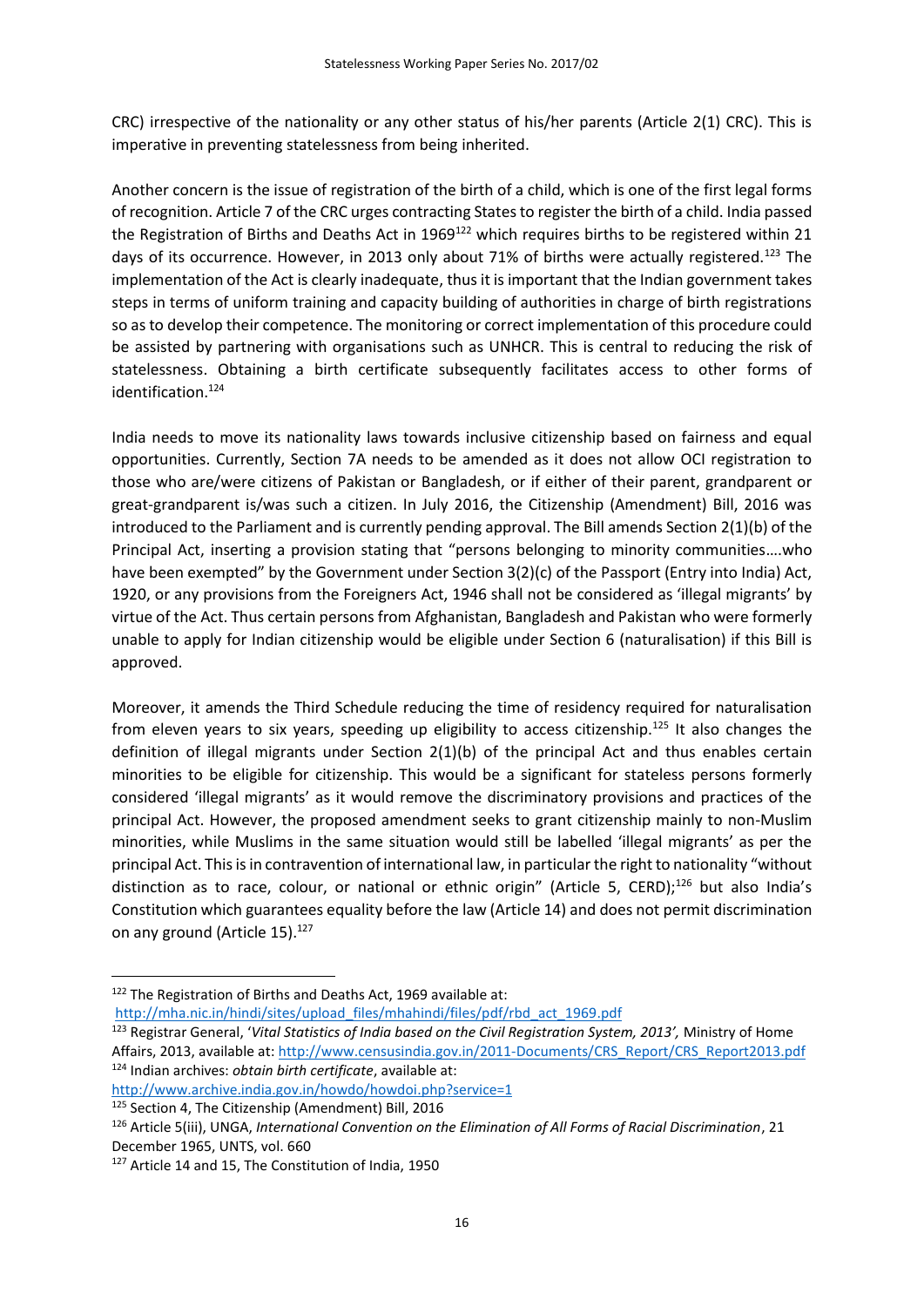Article 253 of the Constitution gives the Parliament "power to make any law for the whole or any part of the territory of India for implementing any treaty, agreement or convention with any other country or countries or any decision made at any international conference, association or other body," which shows that India is in favour of international law however in practice it has not been fulfilling its human rights obligations under international law on matters relating to statelessness. In the context of inadequate consensus on international standards which do not consider the geopolitical complexities of statelessness, India has favoured to enter into regional agreements to address statelessness instead.<sup>128</sup>

However, the existing *ad hoc* measures taken to deal with stateless persons appear to be founded on selective political conveniences rather than fostering respect for the rights of stateless persons under international law. Such methods will not adequately address issues of statelessness in the long-term until a uniform law on the protection of stateless persons is enacted as it would create a framework by which the status of stateless persons would be accorded based on the principle of equality and agreed standards of determination and treatment. Such a framework has the potential to reduce frictions in India's bilateral relations, as the act would be understood as a humanitarian and legal action, rather than a political calculation. Even if there is a regional agreement in place to handle stateless persons between India and other parties, it is advisable that India either accedes to the Conventions on Statelessness or enacts its own laws with the view of ensuring mechanisms catering to and preserving the rights of existing stateless persons but also preventing future statelessness.

## **5. Conclusion**

**.** 

This article aimed to analyse India's nationality laws in light of the current international legal framework surrounding statelessness. Statelessness in India, much like the rest of the world, is caused by a variety of factors. The continuing difficulties of decolonisation paired with new socio-political trends have heavily had an influence on the restrictive citizenship laws. The possible avenues open to stateless persons to acquire citizenship would be through registration or naturalisation, however there are certain provisions in the Citizenship Act in conjunction with the Citizenship Rules that create obstacles for stateless persons to acquire citizenship. Moreover, there are no safeguards against statelessness arising from renunciation, termination or deprivation of nationality, in fact they seem rather punitive. Without positive action by the State to change the discriminatory nationality laws, statelessness will continue being passed on from one generation to the next. Thus it should be in the interest of India to accede to the Stateless Conventions and change its Citizenship laws as provided.

In order to address current issues of statelessness efficiently and secure a results based method of preventing future statelessness, it is imperative that India accede to the 1954 and 1961 Conventions on Statelessness and implement them into domestic law. Acceding to the Conventions would create positive obligations on India's part by requiring it to make the necessary changes in its national framework. By acceding to the Conventions, India would be obliged to incorporate the internationally accepted standards relating to nationality into its corresponding legislative provisions. This is desirable not only for stateless persons as such a move would strengthen national frameworks on nationality laws and allow such persons to access their rights and privileges as per the Conventions, but would

<sup>128</sup> See Sen, S., "Paradoxes of the International Regime of Care," *Refugees and the State: Practices of Asylum and Care in India, 1947-2000,* SAGE Publications Pvt. Ltd., New Delhi, 2003, pp. 404-405.